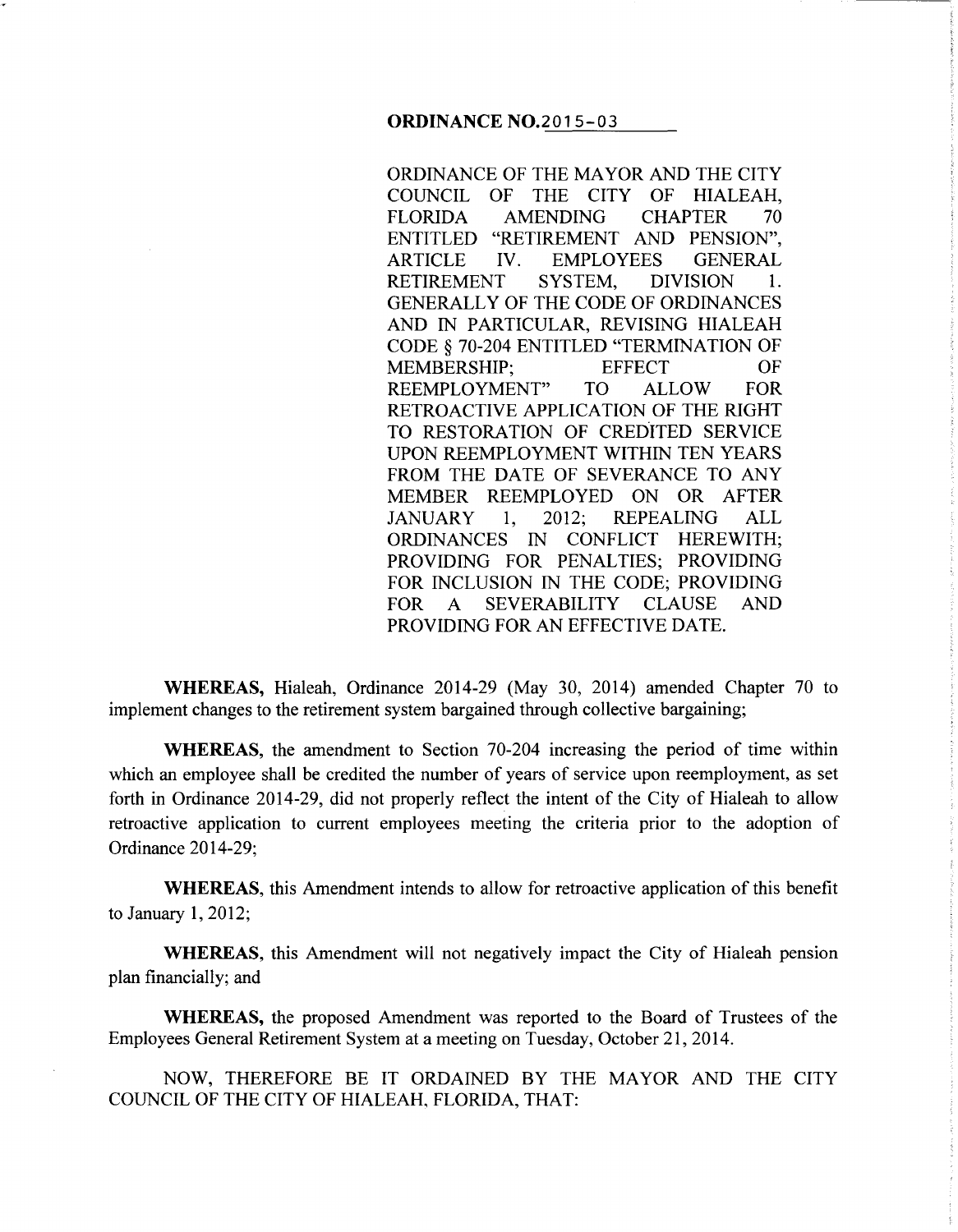# Ordinance No. 2015-03 Page 2

**Section 1:**  Chapter 70 entitled "Retirement and Pensions", Article IV. Employees General Retirement System, Division **4,** Membership, of the Code of Ordinances of the City of Hialeah, Florida is hereby amended, by revising Hialeah Code § 70-204 entitled "Termination of membership; effect of reemployment", to read as follows:

Chapter 70

# **RETIREMENT AND PENSIONS**

\* \* \*

# **ARTICLE IV. EMPLOYEES GENERAL RETIREMENT SYSTEM**

# **DIVISION 4. MEMBERSHIP**

\* \* \*

# **Sec. 70-204. Termination of membership; effect of reemployment.**

(a) Except as otherwise provided in this article, if a member separates from the services of the city, except to become a retirant or for death, the member shall forfeit the member's credited service at the time of separation; and the member shall thereupon cease to be member. However, if such person is reemployed by the city within a period of four years from and after the date of the member's last separation from service, the credited service forfeited by the member at the time of the member's last separation from service shall be restored to the member's credit. Notwithstanding the preceding sentence, effective on the effective date of this Ordinance, if a member who is not a police officer member or firefighter member is reemployed by the city within a period of ten years from and after the date of the member's last separation from service, the credited service forfeited by the member at the time of the member's last separation from service shall be restored to the member's credit upon such conditions as the board of trustees may require, such as restoration of the member's annuity account with interest, if the member withdrew his/her annuity account at the time of separation. This section shall apply in all cases of separation from the employment of the city, except as provided in section 70-205, and shall apply to any member, who is not a police officer member or firefighter member, and who otherwise meets the criteria set forth in this section, who has been reemployed by the city on or after January 1, 2012.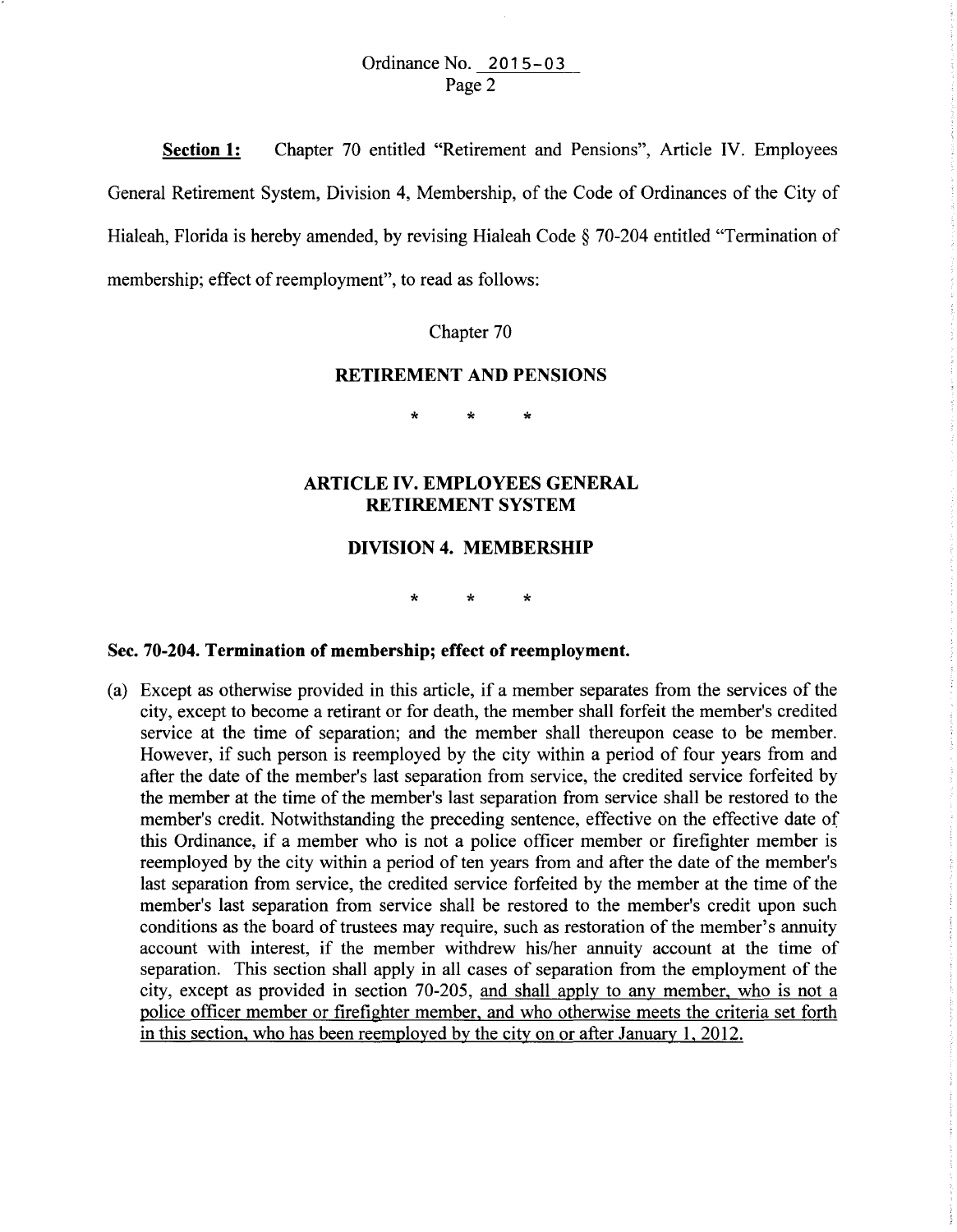#### **Section 2: Repeal of Ordinances in Conflict.**

All ordinance or parts of ordinances in conflict herewith are hereby repealed to the extent of such conflict.

# **Section 3: Penalties.**

Every person violating any provision of the Code or any ordinance, rule or regulation adopted or issued in pursuance thereof shall be assessed a civil penalty not to exceed \$500.00 within the discretion of the court or administrative tribunal having jurisdiction. Each act of violation and each day upon which any such violation shall occur shall constitute a separate offense. In addition to the penalty prescribed above, the city may pursue other remedies such as abatement of nuisance, injunctive relief, administrative adjudication and revocation of licenses or permits

# **Section 4: Inclusion in Code.**

The provisions of this ordinance shall be included and incorporated in the Code of Ordinances of the City of Hialeah, as an addition or amendment thereto, and the sections of this ordinance shall be renumbered, as appropriate, to conform to the uniform numbering system of the Code.

# **Section 5: Severability Clause.**

If any phrase, clause, sentence, paragraph or section of this ordinance shall be declared invalid or unconstitutional by the judgment or decree of a court of competent jurisdiction, such invalidity or unconstitutionality shall not affect the remaining phrases, clauses, sentences, paragraphs or section of this ordinance.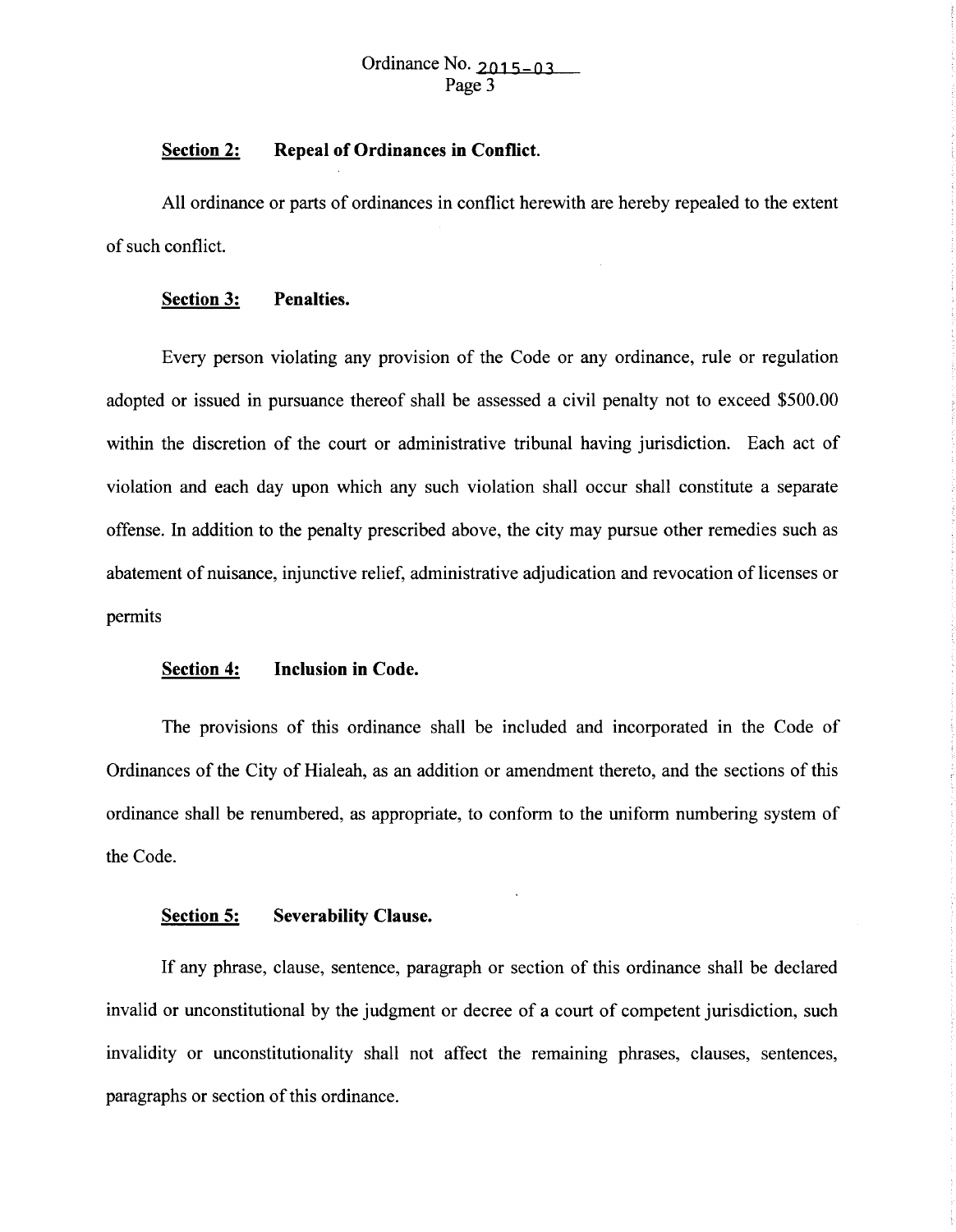#### **Section 6: Effective Date.**

This ordinance shall become effective when passed by the City Council and signed by the Mayor or at the next regularly scheduled City Council meeting, if the Mayor's signature is withheld or if the City Council overrides the Mayor's veto. Notwithstanding the effective date, the ordinance shall be applied retroactively in the manner set forth herein.

PASSED AND ADOPTED this  $\frac{24}{4}$  day of February , 2015. Isis Garci ſez Council Pr Approved on this  $\theta$ <sup>4</sup> day of  $\theta$  (V)  $\theta$  (C)  $\theta$  . 2015. Attest: Marbelys Fatjo, City Clerk Mayor Carlos Hernandez Approved as to form and legal sufficiency: Ordinance was adopted by  $a(7-0)$  unanimous vote with Councilmembers, Caragol, Casáls-Muñoz, Cue-Fuente, Garcia-Martinez, Gonzalez, Hernandez and Lozano voting "Yes". Lorena E. Brave, City Attorney Strikethrough indicates deletion. Underline indicates addition. s:\leb\legislation\2014-ordiances\code amendments\70-204reemploymentgen-ret-syst.doc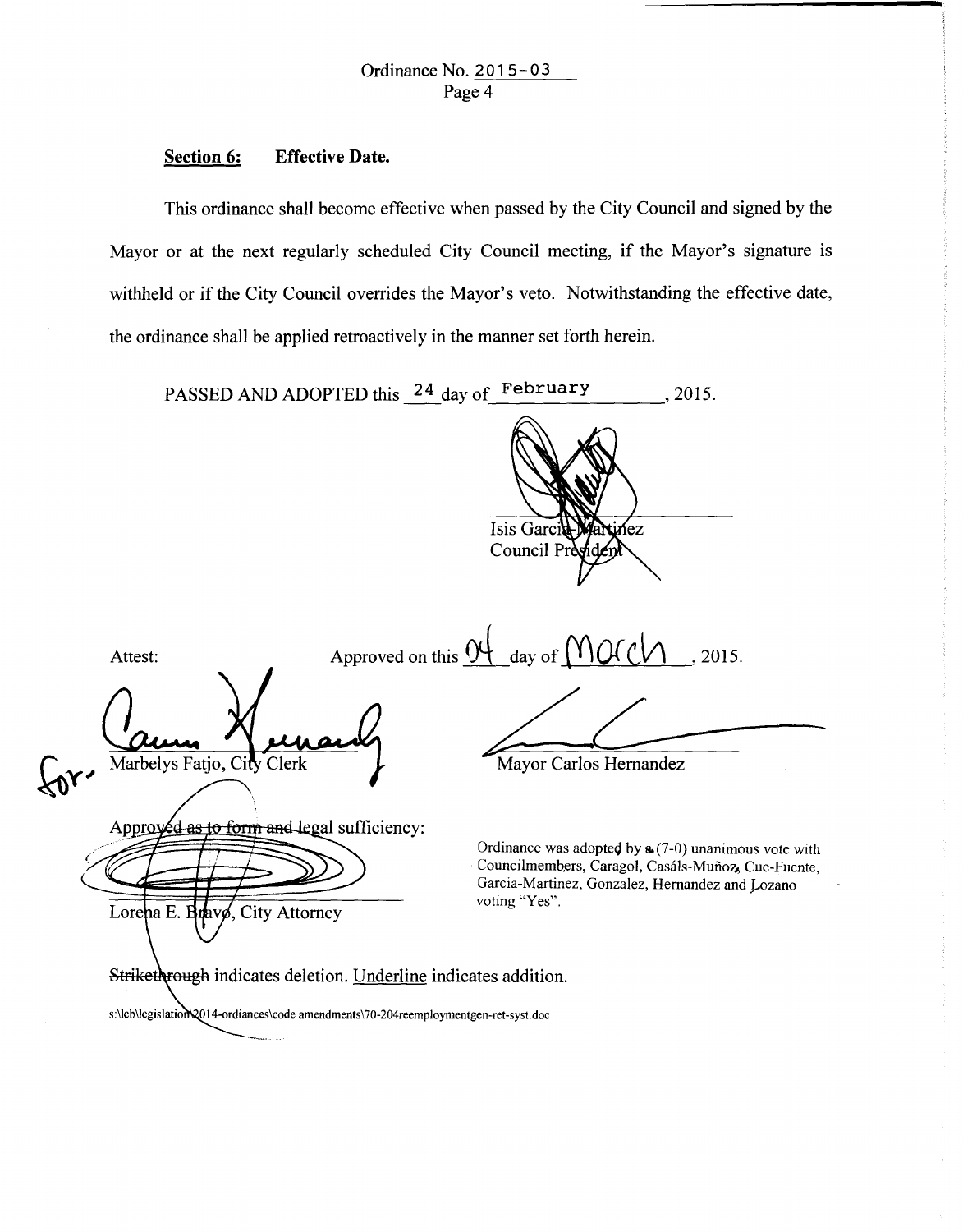

November 24,2014

VIA EMAIL & MAIL

Board of Trustees City of Hialeah Employees' Retirement System 501 Palm Ave. Hialeah, FL 33010

Re: City of Hialeah Employees' Retirement System

Dear Board:

Enclosed is the following material, which has been prepared in support of the proposed amendment to the System:

- 1. Three (3) copies of the required Actuarial Impact Statement, which outline the costs associated with implementing the change.
- 2. Draft of transmittal letters to the Bureau of Local Retirement Systems and the Bureau of Police Officers and Firefighters Retirement Trust Funds.

It will be necessary for the Chairman to sign one (1) copy of each Actuarial Impact Statement as the Plan Administrator and forward the Impact Statements, along with a copy of the proposed Ordinance, to the two Bureaus prior to adoption.

If you have any questions concerning the enclosed material, please let us know.

Sincerely,

.,.

Bradley R. Heinrichs, EA, FSA, MAAA

BRH/Ike

Enclosures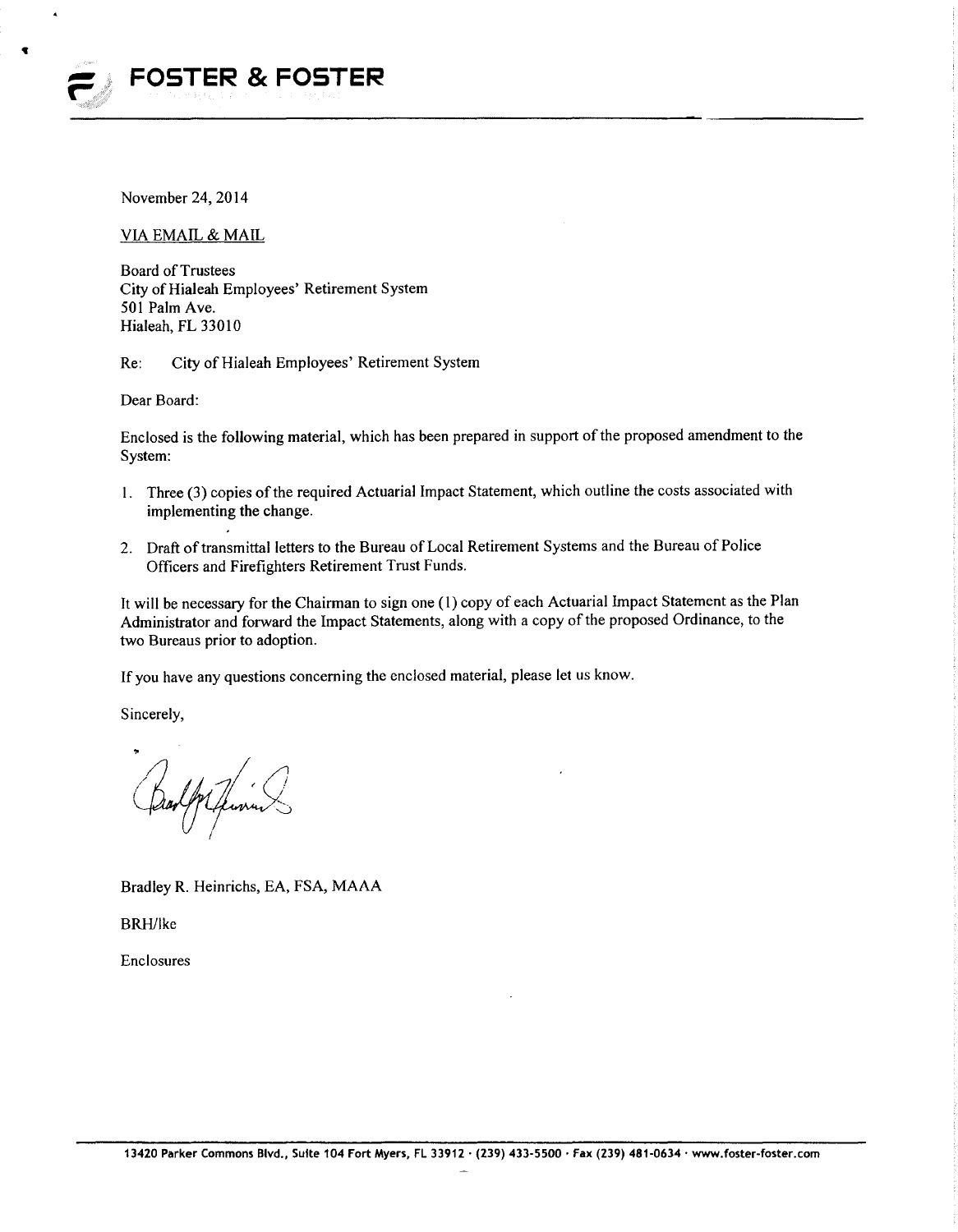$\partial \mathcal{U}_{\pm} \neq \mathcal{Z}_{\pm}$ 

Ms. Sarah Carr Police Officers' and Firefighters' Retirement Trust Funds Department of Management Services, Division of Retirement Post Office Box 3010 Tallahassee, FL 32315-3010

Re: Actuarial Impact Statement

Dear Ms. Carr:

The City of Hialeah is considering implementing amended benefits for its Employees. The changes are described in the enclosed material.

 $\blacktriangle$ 

Pursuant to the provisions of Chapters 175 & 185, we are enclosing the required Actuarial Impact Statement and a copy of the proposed Ordinance for your review.

If you have any questions or if additional information is needed, please contact us.

Sincerely,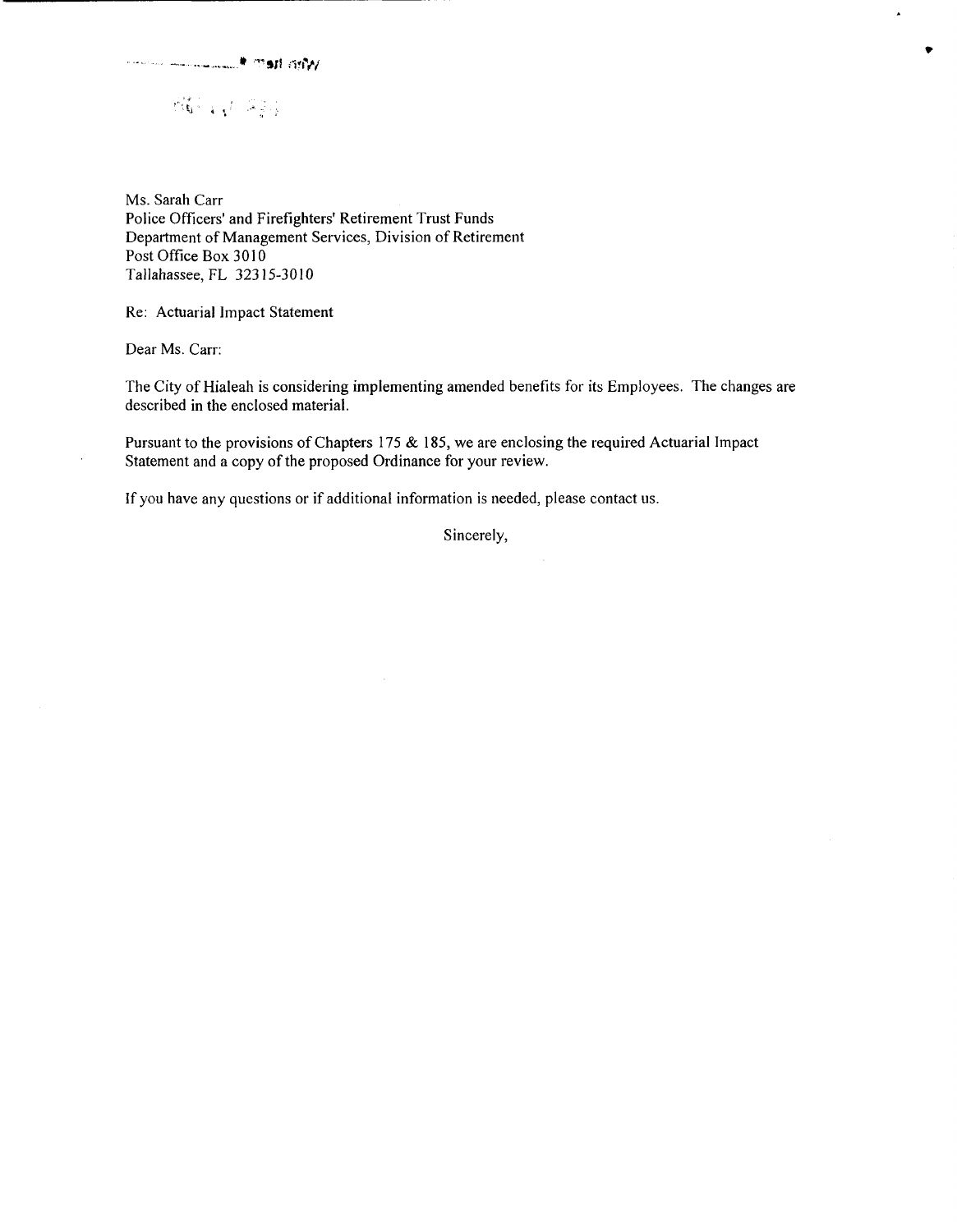Mr. Keith Brinkman Bureau of Local Retirement Systems Division of Retirement Post Office Box 9000 Tallahassee, FL 32315-9000

Re: Actuarial Impact Statement

Dear Mr. Brinkman:

 $\bar{\mathbf{A}}$ 

 $\tilde{\mathbf{v}}$ 

The City of Hialeah is considering implementing amended benefits for its Employees. The changes are described in the enclosed material.

Pursuant to Section 22d-1 .04 of the Agency Rules, we are enclosing the required Actuarial Impact Statement (AIS) and a copy of the proposed Ordinance for your review.

If you have any questions or if additional information is needed, please contact us.

Sincerely,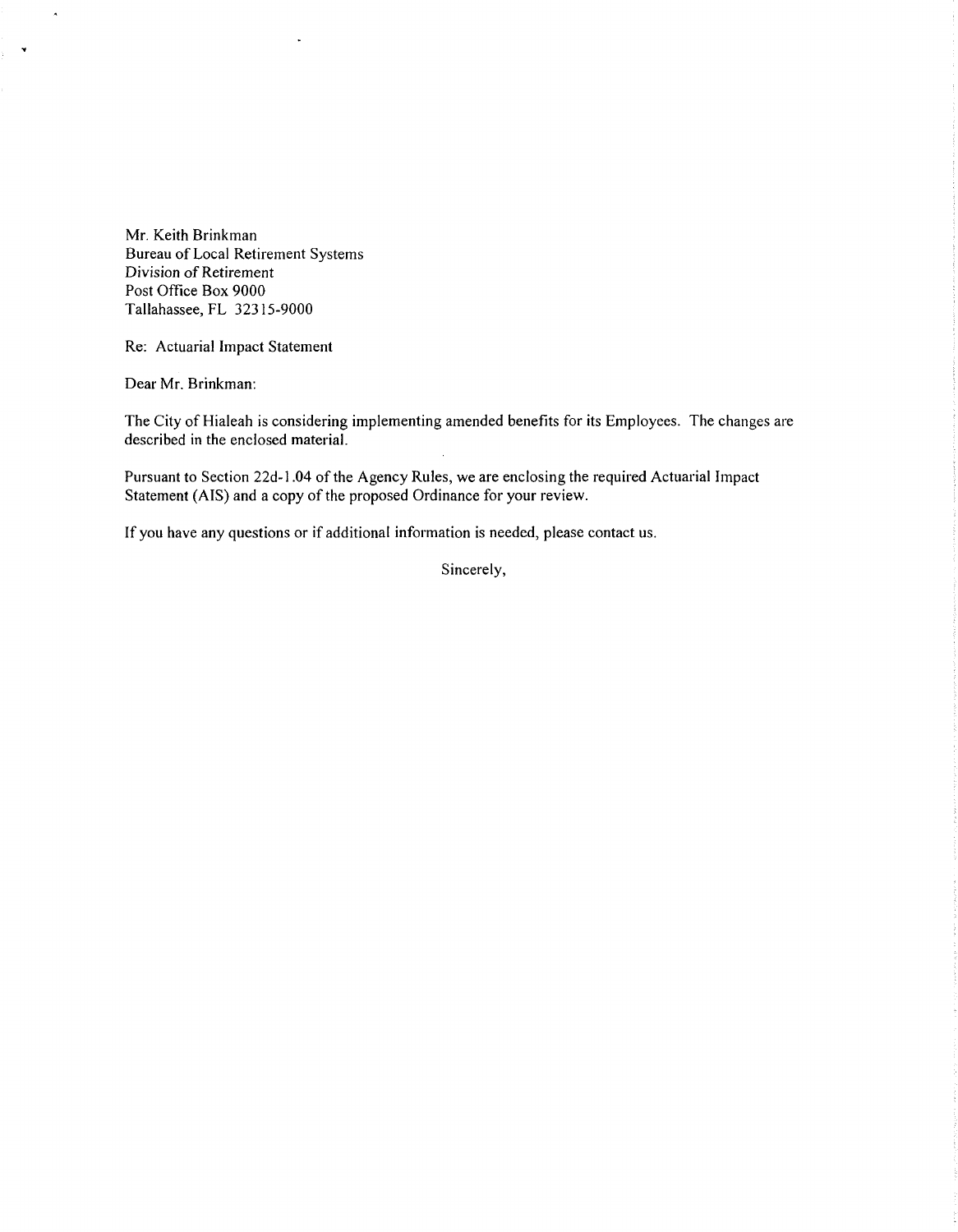## CITY OF HIALEAH EMPLOYEES' RETIREMENT SYSTEM ACTUARIAL IMPACT STATEMENT

### November 24, 2014 (Page 1)

Attached hereto is a comparison of the impact on the Total Required Contribution (per Chapter 112, Florida Statutes), and the Required City Contributions, resulting from amending the implementation of the following change to be effective for any Member reemployed on or after January I, 2012:

1.) Provide that for a non-Police Officer or Firefighter Member who is reemployed by the City within a period of 10 years from and after the date of the Member's last separation from service, the Credited Service forfeited by the Member at the time of the Member's last separation from service shall be restored to the Member's credit upon such conditions as the Board of Trustees may require, such as restoration of the Member's annuity account with interest, if the Member withdrew his/her annuity account at the time of separation. *For the purpose of this Actuarial Impact Statement, it is assumed that this provision will only affect Vicente Rodriguez.* 

The cost impact, determined as of October I, 2013, is as follows:

|                                        | New Benefits | Old Benefits |
|----------------------------------------|--------------|--------------|
| <b>Valuation Date</b>                  | 10/1/2013    | 10/1/2013    |
| Applicable Plan Year End               | 9/30/2015    | 9/30/2015    |
| <b>Total Required Contribution</b>     | \$28,344,408 | \$28,332,409 |
| % of Projected Annual Payroll          | 46.34%       | 46.31%       |
| Less Member Contributions <sup>2</sup> | 2,229,590    | 2,229,590    |
| % of Projected Annual Payroll          | 3.64%        | 3.64%        |
| Equals Required City & State           | 26,114,818   | 26,102,819   |
| % of Projected Annual Payroll          | 42.70%       | 42.67%       |
| State Contribution <sup>1</sup>        | 461,877      | 461,877      |
| % of Projected Annual Payroll          | 0.76%        | 0.76%        |
| Balance from City <sup>2</sup>         | 25,652,941   | 25,640,942   |
| % of Projected Annual Payroll          | 41.94%       | 41.91%       |

<sup>1</sup> Represents the amount transferred from the Share Plan each year.

2 The Member Contributions displayed above represent the expected Member Contributions to the Pension portion of the Retirement System during fiscal 2015 based upon the varying effective dates for each group. The City will be able to deduct the actual Member Contributions made to the Pension portion of the Retirement System (excluding buy backs) during fiscal 2015 when detennining their bottom line requirement.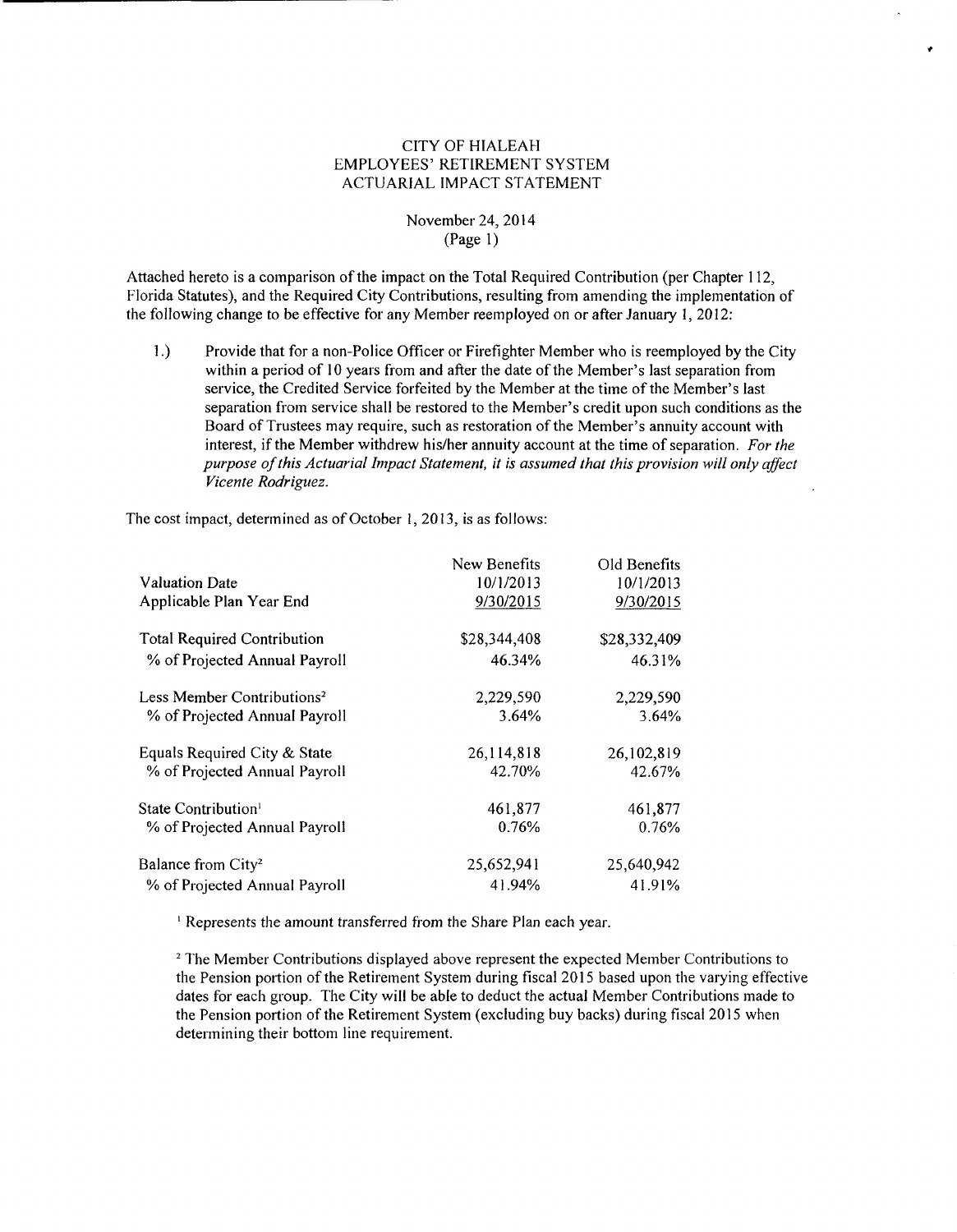# CITY OF HIALEAH EMPLOYEES' RETIREMENT SYSTEM ACTUARIAL IMPACT STATEMENT

#### November 24, 20 14 (Page 2)

The changes presented herein are in compliance with Part VII, Chapter 112, Florida Statutes and Section 14, Article X of the State Constitution. The undersigned is familiar with the immediate and long-tenn aspects of pension valuations, and meets the Qualification Standards of the American Academy of Actuaries necessary to render the actuarial opinions contained herein. All of the sections of this report and the October 1, 2013 actuarial valuation report are considered an integral patt of the actuarial opinions.

Spr Jewin

Bradley R. Heinrichs, FSA, M.A.A.A. Enrolled Actuary #14-6901

#### STATEMENT OF PLAN ADMINISTRATOR

The prepared information presented herein reflects the estimated cost of the proposed amendment.

Chairman, Board of Trustees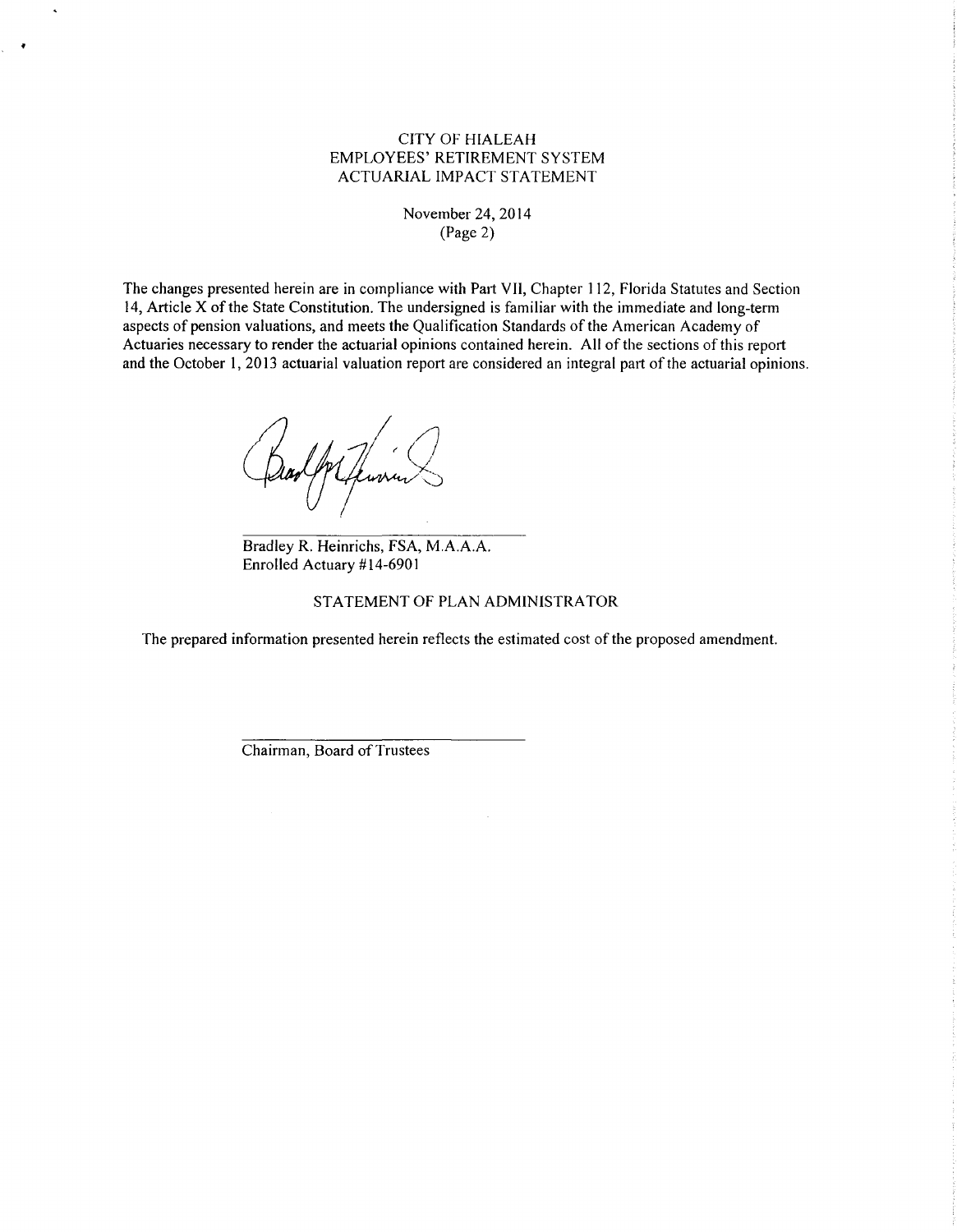#### COMPARATIVE SUMMARY OF PRINCIPAL VALUATION RESULTS Total Plan

 $\overline{\phantom{a}}$ 

 $\bullet$ 

|                                                     | New Benefits<br>10/1/2013 | Old Benefits<br>10/1/2013 |
|-----------------------------------------------------|---------------------------|---------------------------|
| A. Participant Data                                 |                           |                           |
| Number Included                                     |                           |                           |
| Actives                                             | 1,113                     | 1,113                     |
| <b>Service Retirees</b>                             | 1,091                     | 1,091                     |
| <b>DROP Retirees</b>                                | 43                        | 43                        |
| Beneficiaries                                       | 35                        | 35                        |
| <b>Terminated Vested</b>                            | 98                        | 98                        |
| <b>Disability Retirees</b>                          | 196                       | 196                       |
| Total                                               | 2,576                     | 2,576                     |
| <b>Total Annual Payroll</b>                         | \$61,461,027              | \$61,461,027              |
| Payroll Under Assumed Ret. Age                      | 61,172,102                | 61,172,102                |
| Annual Rate of Payments to:                         |                           |                           |
| <b>Service Retirees</b>                             | 40,964,013                | 40,964,013                |
| <b>DROP</b> Retirees                                | 3,010,947                 | 3,010,947                 |
| <b>Beneficiaries</b>                                | 850,525                   | 850,525                   |
| <b>Terminated Vested</b>                            | 1,021,012                 | 1,021,012                 |
| <b>Disability Retirees</b>                          | 5,443,558                 | 5,443,558                 |
| <b>B.</b> Assets                                    |                           |                           |
| Actuarial Value <sup>1</sup>                        | 575,386,251               | 575,310,893               |
| Market Value <sup>1</sup>                           | 608,537,493               | 608,462,135               |
| C. Liabilities                                      |                           |                           |
| <b>Present Value of Benefits</b>                    |                           |                           |
| <b>Active Members</b><br><b>Retirement Benefits</b> |                           |                           |
| <b>Disability Benefits</b>                          | 228,724,594<br>13,435,804 | 228,574,967<br>13,429,444 |
| Death Benefits                                      | 2,543,912                 | 2,542,481                 |
| <b>Vested Benefits</b>                              | 17,059,997                | 17,036,103                |
| <b>Refund of Contributions</b>                      | 76,270                    | 76,270                    |
| <b>Service Retirees</b>                             | 424,051,244               | 424,051,244               |
| DROP Retirees <sup>1</sup>                          | 46,624,008                | 46,624,008                |
| <b>Beneficiaries</b>                                | 5,855,535                 | 5,855,535                 |
| <b>Terminated Vested</b>                            | 6,233,648                 | 6,233,648                 |
| <b>Disability Retirees</b>                          | 42,470,495                | 42,470,495                |
| <b>Annuity Savings</b>                              | 99,658,059                | 99,582,701                |
| Total                                               | 886,733,566               | 886,476,896               |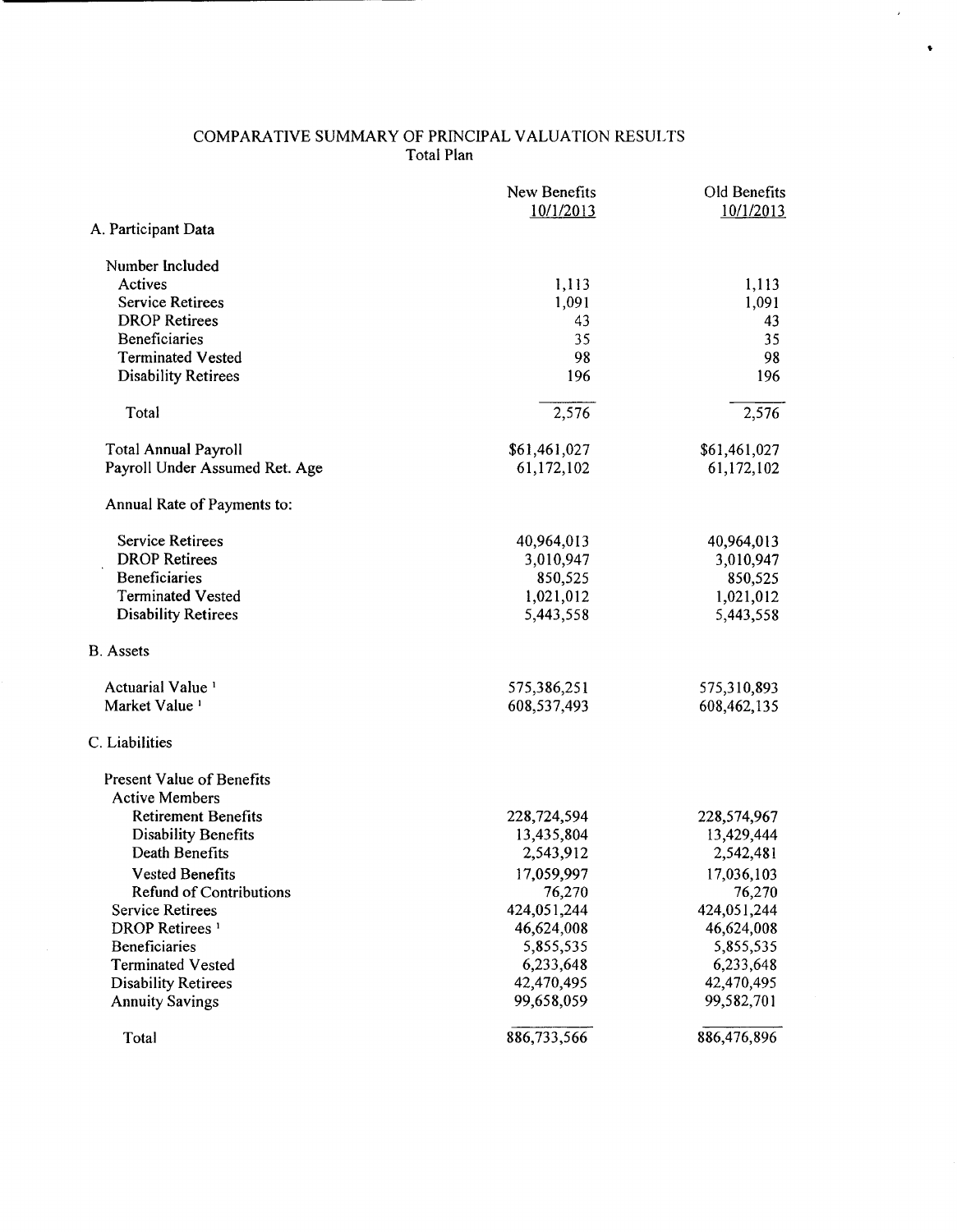| <b>Total Plan</b>                                 |              |              |  |  |  |  |  |
|---------------------------------------------------|--------------|--------------|--|--|--|--|--|
|                                                   | New Benefits | Old Benefits |  |  |  |  |  |
| C. Liabilities - (Continued)                      | 10/1/2013    | 10/1/2013    |  |  |  |  |  |
| <b>Present Value of Future Salaries</b>           | 459,829,768  | 459,720,421  |  |  |  |  |  |
| Normal Cost (Entry Age Normal)                    |              |              |  |  |  |  |  |
| <b>Retirement Benefits</b>                        | 7,153,104    | 7,151,808    |  |  |  |  |  |
| <b>Disability Benefits</b>                        | 814,080      | 814,108      |  |  |  |  |  |
| Death Benefits                                    | 101,128      | 101,139      |  |  |  |  |  |
| <b>Vested Benefits</b>                            | 905,911      | 905,626      |  |  |  |  |  |
| <b>Refund of Contributions</b>                    | 8,556        | 8,556        |  |  |  |  |  |
| <b>Total Normal Cost</b>                          | 8,982,779    | 8,981,237    |  |  |  |  |  |
| Present Value of Future Normal Costs              | 71,780,476   | 71,761,068   |  |  |  |  |  |
| <b>Actuarial Accrued Liability</b>                |              |              |  |  |  |  |  |
| <b>Retirement Benefits</b>                        | 171,756,346  | 171,622,906  |  |  |  |  |  |
| <b>Disability Benefits</b>                        | 7,038,533    | 7,032,176    |  |  |  |  |  |
| <b>Death Benefits</b>                             | 1,742,486    | 1,741,008    |  |  |  |  |  |
| <b>Vested Benefits</b>                            | 9,496,899    | 9,476,270    |  |  |  |  |  |
| <b>Refund of Contributions</b>                    | 25,837       | 25,837       |  |  |  |  |  |
| Inactives <sup>1</sup>                            | 525,234,930  | 525,234,930  |  |  |  |  |  |
| <b>Annuity Savings</b>                            | 99,658,059   | 99,582,701   |  |  |  |  |  |
| <b>Total Actuarial Accrued Liability</b>          | 814,953,090  | 814,715,828  |  |  |  |  |  |
| Unfunded Actuarial Accrued Liability              | 239,566,839  | 239,404,935  |  |  |  |  |  |
| D. Actuarial Present Value of Accrued Benefits    |              |              |  |  |  |  |  |
| <b>Vested Accrued Benefits</b>                    |              |              |  |  |  |  |  |
| Inactives <sup>1</sup>                            | 525,234,930  | 525,234,930  |  |  |  |  |  |
| Actives                                           | 89,589,333   | 89,587,299   |  |  |  |  |  |
| <b>Member Contributions</b>                       | 99,658,059   | 99,582,701   |  |  |  |  |  |
| Total                                             | 714,482,322  | 714,404,930  |  |  |  |  |  |
| Non-vested Accrued Benefits                       | 45,478,494   | 45,433,085   |  |  |  |  |  |
| <b>Total Present Value Accrued Benefits</b>       | 759,960,816  | 759,838,015  |  |  |  |  |  |
| Increase (Decrease) in Present Value of           |              |              |  |  |  |  |  |
| Accrued Benefits Attributable to:                 |              |              |  |  |  |  |  |
| Plan Amendments                                   | 122,801      |              |  |  |  |  |  |
| <b>Assumption Changes</b><br>New Accrued Benefits | 0<br>0       |              |  |  |  |  |  |
| <b>Benefits Paid</b>                              | 0            |              |  |  |  |  |  |
| Interest                                          | 0            |              |  |  |  |  |  |
| Other                                             |              |              |  |  |  |  |  |
| Total:                                            | 122,801      |              |  |  |  |  |  |
|                                                   |              |              |  |  |  |  |  |

 $\hat{\mathbf{v}}$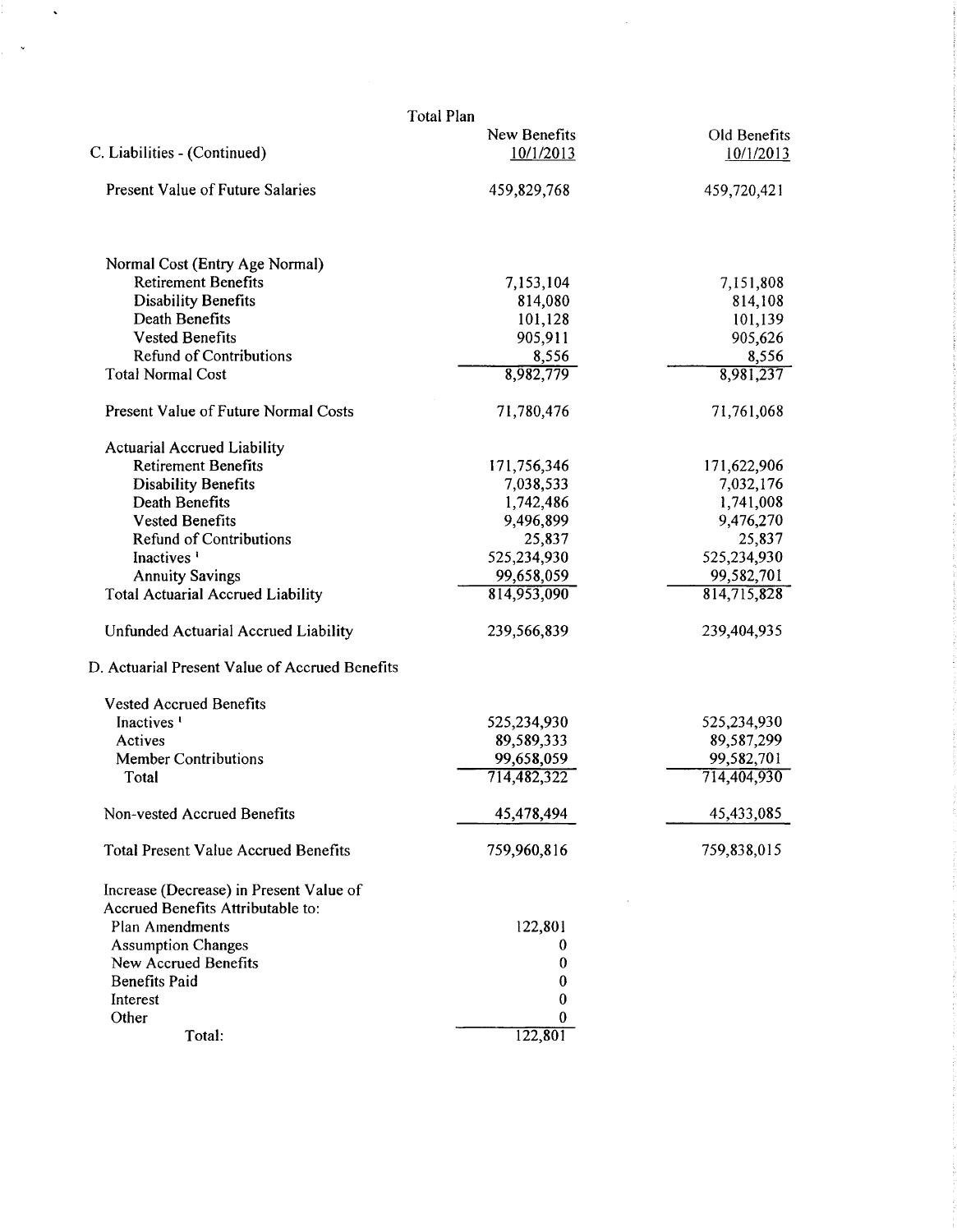|                                      | Total Plan   |              |  |
|--------------------------------------|--------------|--------------|--|
|                                      | New Benefits | Old Benefits |  |
| <b>Valuation Date</b>                | 10/1/2013    | 10/1/2013    |  |
| Applicable to Fiscal Year Ending     | 9/30/2015    | 9/30/2015    |  |
| E. Pension Cost                      |              |              |  |
| Normal Cost <sup>2</sup>             | \$9,889,866  | \$9,888,168  |  |
| % of Total Annual Payroll            | 16.17        | 16.16        |  |
| Administrative Expense <sup>2</sup>  |              |              |  |
| % of Total Annual Payroll            | 0.00         | 0.00         |  |
| Payment Required to Amortize         |              |              |  |
| <b>Unfunded Actuarial Accrued</b>    |              |              |  |
| Liability over 30 years <sup>2</sup> |              |              |  |
| (as of $10/1/2013$ )                 | 18,454,542   | 18,444,241   |  |
| % of Total Annual Payroll            | 30.17        | 30.15        |  |
| <b>Total Required Contribution</b>   | 28,344,408   | 28,332,409   |  |
| % of Total Annual Payroll            | 46.34        | 46.31        |  |
| <b>Expected Member Contributions</b> | 2,229,590    | 2,229,590    |  |
| % of Total Annual Payroll            | 3.64         | 3.64         |  |
| Expected City & Share Contribution   | 26,114,818   | 26,102,819   |  |
| % of Total Annual Payroll            | 42.70        | 42.67        |  |

 $\hat{\pmb{\cdot}}$ 

' The asset values and liabilities for DROP Members include accumulated DROP Balances.

<sup>2</sup> Contributions developed as of 10/1/2013 are adjusted for 15 months of interest.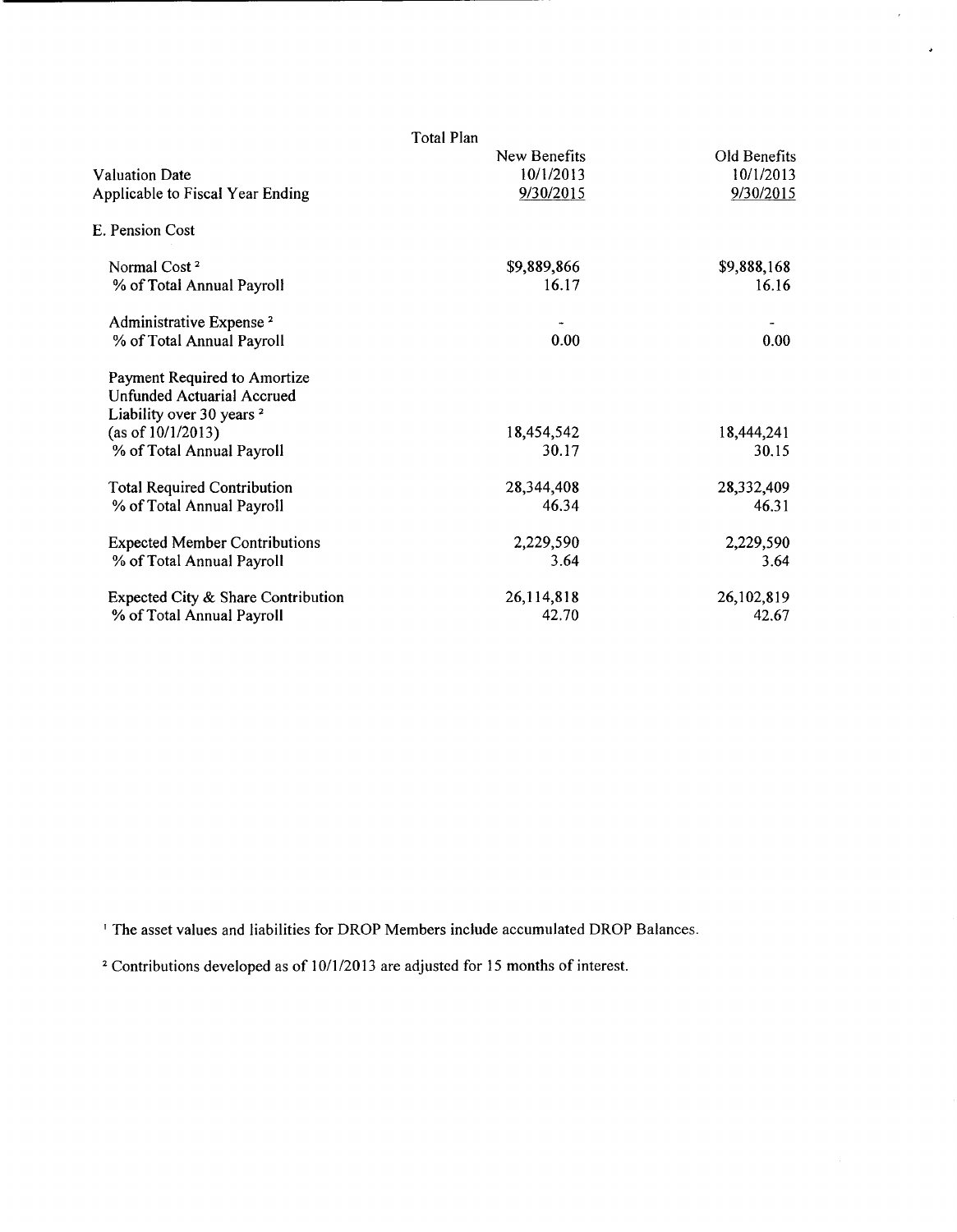#### 'SUMMARY OF PLAN PROVISIONS

#### 1. Retirement Allowance

The Member's Retirement Allowance is equal to the sum of the following:

- (1) An Annuity, which is the actuarial equivalent of his Accumulated Member Contributions;
- (2) A Basic Pension, which is equal to \$1,800 (for those Members who have attained their Normal Retirement Age) or \$2,800 (for all other Members); and
- (3) A Service Pension, which is equal to 3% of Final Average Compensation multiplied by service up to 25 years (for those Members who have at least 20 years of service and whose age plus service equals at least 70) or 2% of Final Average Compensation multiplied by service up to 30 years (for all other Members).

#### 2. Normal Retirement Age and Allowance

- Age
	- Age 50 upon attainment of 10 years of service or any age upon attainment of 20 years of service (for those Members hired prior to January 27, 1970);
	- Age 55 upon attainment of 15 years of service or any age upon attainment of 20 years of service (for those Members hired after January 26, 1970 but prior to January 1, 1974); or
	- Any age with age plus service equal to at least 70 and with at least 20 years of service (for all other Members)

#### • Amount

- Retirement Allowance
- Form of Payment (applicable to the Annuity only)

Life annuity (normal form of payment); or

Lump sum payment equal to Accumulated Member Contributions (optional).

## • Form of Payment (applicable to the Basic and Service Pensions only)

Five-year certain and life annuity for General employees, and ten-year certain and life annuity for Firefighters and Police Officers (normal form of payment);

Normal form of payment actuarially adjusted to benefit payable during lifetime of member only (optional) (does not apply to General employees);

Normal form of payment actuarially reduced to 50% joint and survivor annuity with the reduced benefit payable upon the death of either the Member or his beneficiary

(optional); Normal form of payment actuarially reduced to 66 2/3% joint and survivor annuity (optional);

Normal form of payment actuarially reduced to 75% joint and survivor annuity (optional) (does not apply to General employees); Normal form of payment actuarially reduced 100% joint and survivor annuity (optional);

Normal form of payment actuarially reduced I 00% joint and survivor annuity with spouse as beneficiary and with a "pop-up" feature. A "pop-up" benefit increases to the amount of the unreduced pension upon the death of the beneficiary. (optional).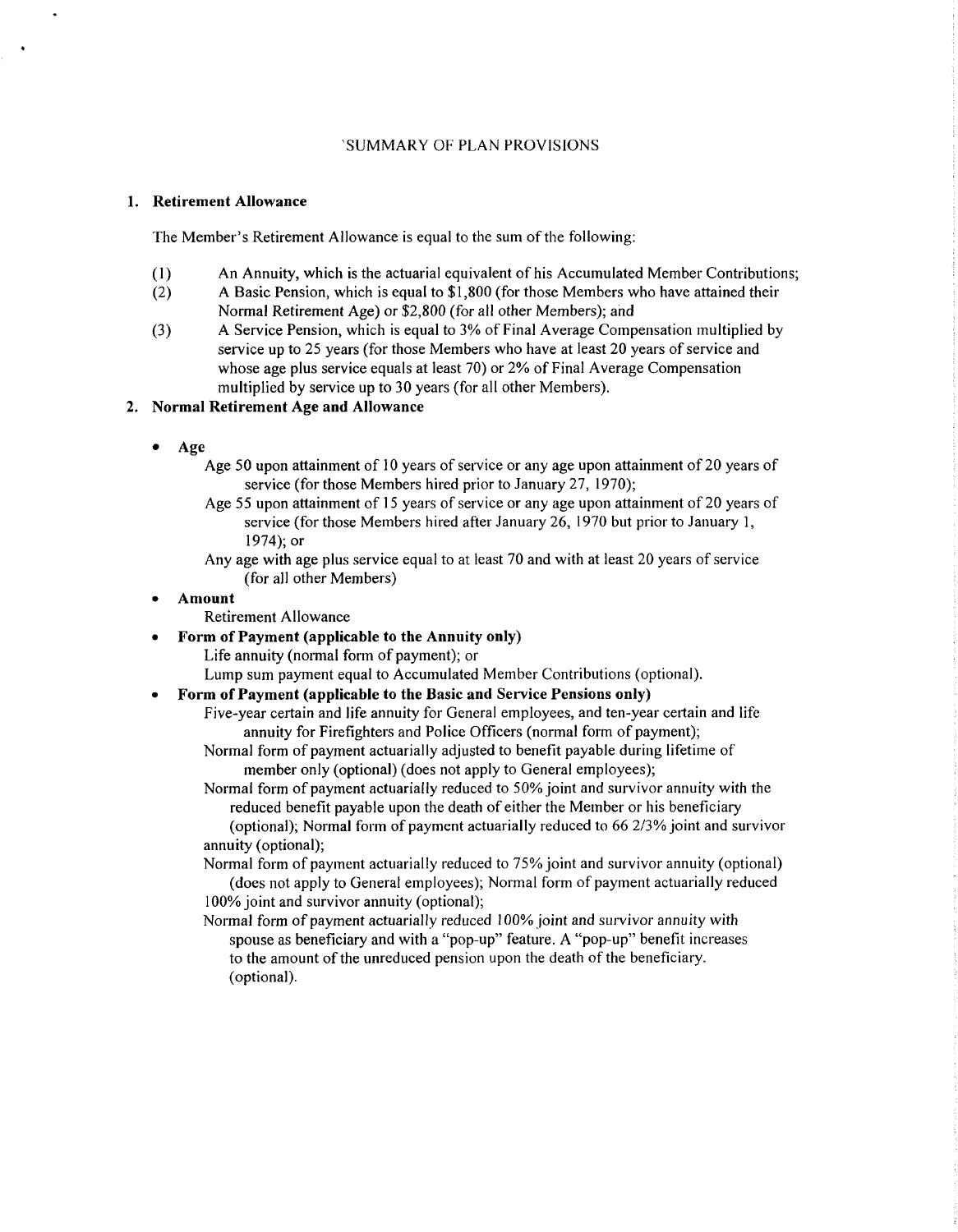#### 3. Early Retirement Eligibility and Allowance

• Age

Age 55 with at least 10 years of service for General employees, and age 50 with at least 10 years of service for Firefighters and Police Officers.

#### • Amount

100% of the Member's Annuity. In addition, for General employees, the member's Basic and Service Pensions multiplied by his Vested Interest, payable at age 55. Firefighters and Police Officers can commence their early retirement benefit at age 50 with a 3% per year reduction from normal retirement.

#### **Form of Payment**

Same as for Normal Retirement

#### 4. Disability Retirement Eligibility and Allowance

• Condition

The Member must be totally and permanently incapacitated for duty in his classified position as an employee of the City, as determined by both the Board of Trustees and by a medical committee consisting of one doctor appointed by the Board of Trustees and one doctor selected by the Member.

## • Amount

The Member's accrued Retirement Allowance and, for Firefighters and Police Officers, subject to a minimum of:

25% of Average Final Compensation, for non-duty disability, after 10 years of service, and

42% of Average Final Compensation, for duty related disability, with no service requirement.

# • Form of Payment

Same as for Normal Retirement

## 5. Deferred Retirement (Vested) Eligibility and Allowance

• Age

Any age with at least 10 years of service.

• Amount

100% ofthe Member's Annuity. In addition, for General employees, the member's Basic and Service Pensions multiplied by his Vested Interest, payable at age 55. Firefighters and Police Officers can commence their vested benefit at age 50 with a 3% per year reduction from normal retirement.

# • Form of Payment

Same as for Normal Retirement

## 6. Pre-Retirement Death Benefit

In the case of the death of a General employee Member prior to retirement, his beneficiary will receive a five-year certain annuity determined as if the Member had retired on the day before his death and elected a five-year certain and life annuity. In lieu of this five-year certain annuity, the beneficiary of the General employee may elect to receive  $\frac{1}{2}$  of the same amount payable over a ten-year period. For Firefighters and Police Officers, the Member's vested accrued benefit deferred to early (reduced) or normal retirement and payable for a minimum of 10 years. Alternatively, if the Member had attained his Normal or Early Retirement Age and had elected an optional form of payment, then his spouse will receive benefits as dictated by the option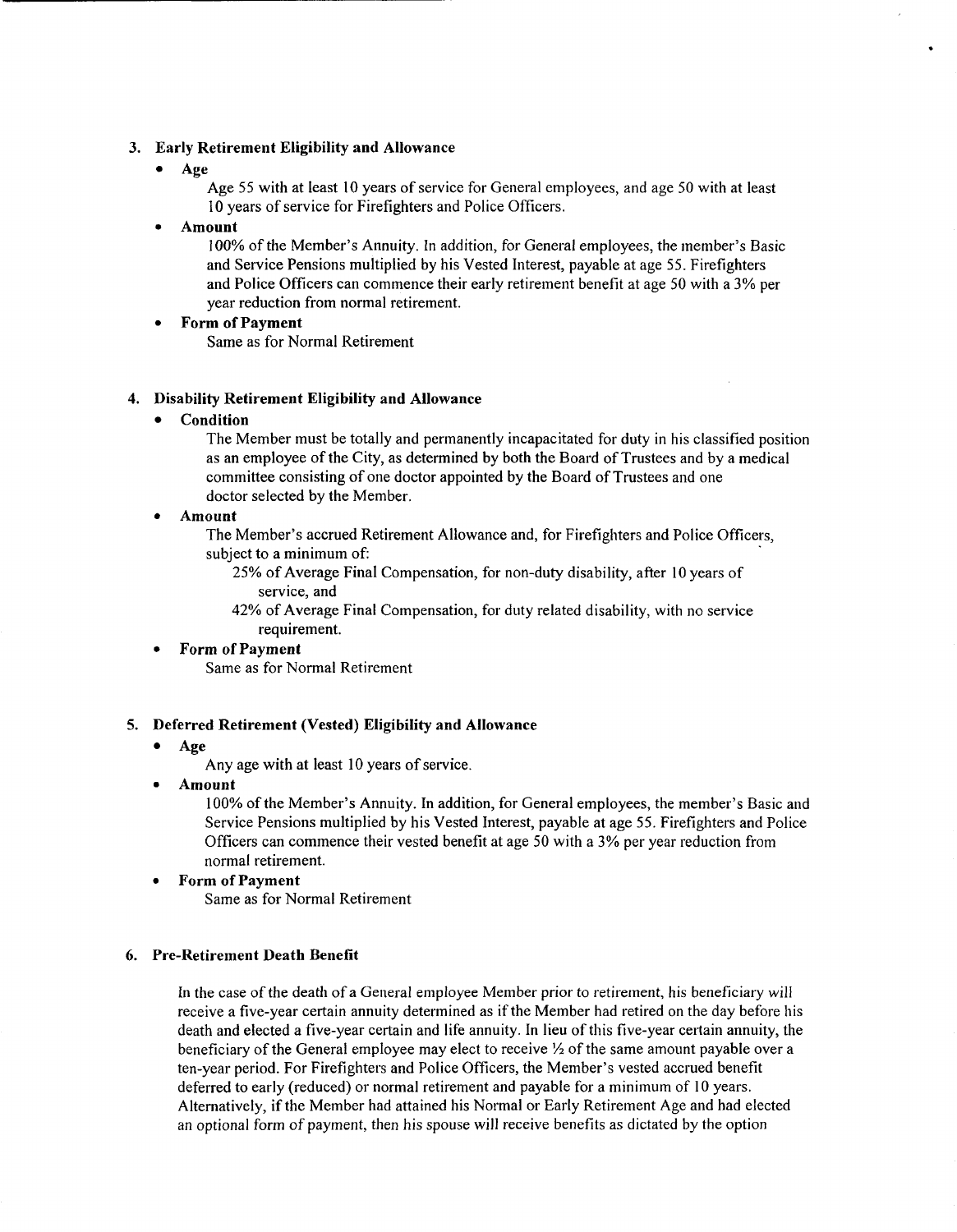elected.

#### 7. Vested Interest

A General employee member earns a Vested Interest in his Basic and Service Pensions in accordance with the following schedule. Firefighters and Police Officer Members earn a 100% Vested Interest with 10 years of service.

| <b>Years of Service</b> | <b>Vested Interest</b> |
|-------------------------|------------------------|
|                         |                        |
| Less than 10            | $0\%$                  |
| 10                      | 70%                    |
| 11                      | 73%                    |
| 12                      | 76%                    |
| 13                      | 79%                    |
| 14                      | 82%                    |
| 15                      | 85%                    |
| 16                      | 88%                    |
| 17                      | 91%                    |
| 18                      | 94%                    |
| 19                      | 97%                    |
| 20 or more              | 100%                   |
|                         |                        |

#### 8. Average Final Compensation

Average compensation for the highest three years of service (not necessarily consecutive), where compensation includes base salary plus any longevity or special assignment pay and any pay received in connection with Florida's law enforcement special incentive program or Firefighters supplemental compensation program.

#### 9. Membership Requirements

All classified employees of the City of Hialeah, Florida participate in the plan, including: (I) all full-time employees (except as provided by law), and (2) those part-time employees working 22Y2 hours or more per week who elect to participate after one year of continuous employment. Membership does not include any person whose services are compensated on a fee or contractual basis, the Board of Trustees' medical committee, elected or appointed officials who are not in classified service, and persons employed on a temporary or provisional basis for less than nine months.

Effective April I, 2012, the Plan is closed to new general employee members hired on or after April 1, 2012. New general employees will instead participate in a defined contribution plan.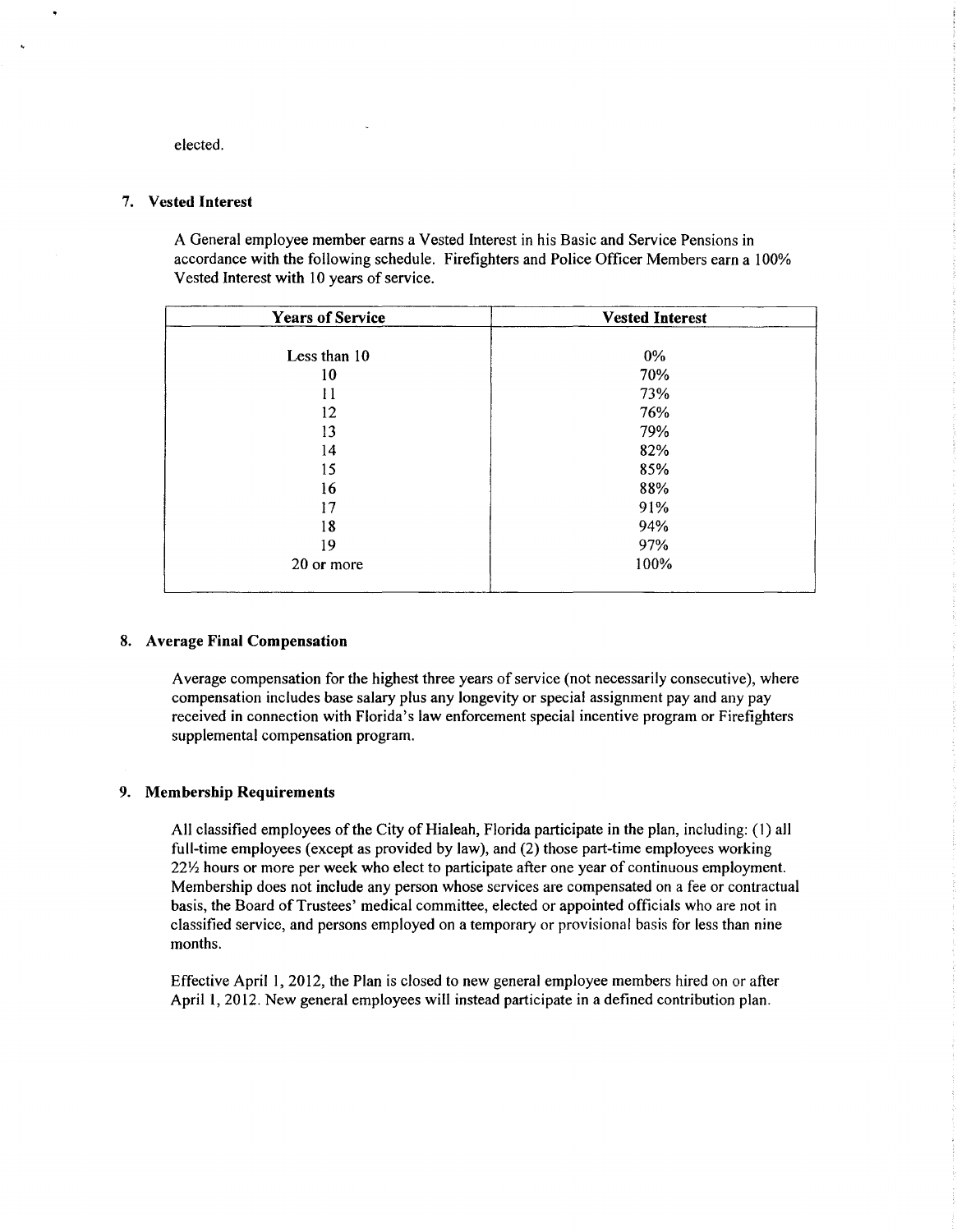#### 10. Accumulated Member Contributions

The Accumulated Member Contributions are the Member's Contributions accumulated with interest at the annual rates established by the Board of Trustees. Prior to the 1995/1996 plan year, interest was credited at the annual yield on the actuarial value of assets. Beginning with the 1995/1996 plan year, interest will be credited at the arithmetic average of the annual yields on the market value of assets for the preceding five years. Interest is credited each September 30 on the balance of the Accumulated Member Contributions as of the preceding October 1 as well as on additional Member Contributions made during the plan year. Members may borrow against their Accumulated Member Contributions as of the preceding October 1, subject to the restrictions set forth in the law.

#### 11. Member Contributions

All members must contribute 7% of compensation per year.

# 12. Share Plans Contributions

Effective with the year beginning October 1, 2005, the Firefighters' and Police Officers' share plans will make contributions to fund the cost of the minimum benefits under Chapter 99-1, Florida Statutes.

### 13. Cost-of-Living Adjustment

Members (including participants in the DROP and excluding beneficiaries and those Members who are receiving a Deferred Retirement Allowance) receive an automatic level2% cost-of-living adjustment in their Basic and Service Pensions as of each anniversary of retirement or the first of the month following their  $52<sup>nd</sup>$  birthday and limited to 10 such increases (for a total increase of 20%).

#### 14. Deferred Retirement Option Program

Effective March I, 2007 for Police Officers and Firefighters and February 19, 2008 for General employees, members are eligible to participate in a Deferred Retirement Option Program (DROP) upon the completion of 25 years of membership service credit provided that the sum of the member's age and service is equal to at least 70. The member's monthly retirement benefit (basic plus service pension), based on final average earnings and service upon entering the DROP, will be paid to the member's DROP account. At the end of each fiscal year, interest will be credited to the DROP account at the same rate credited to the annuity savings account.

Member contributions cease upon entering the DROP and the member shall be ineligible for disability benefits provided by the System. Upon termination of employment or death, the DROP account balance will be paid in a cash lump sum. The maximum period of participation in the DROP is 36 months and members cannot buy service in order to be eligible for the DROP.

General employees who are members of the retirement system are prohibited from entering the DROP on or after April 2, 2012.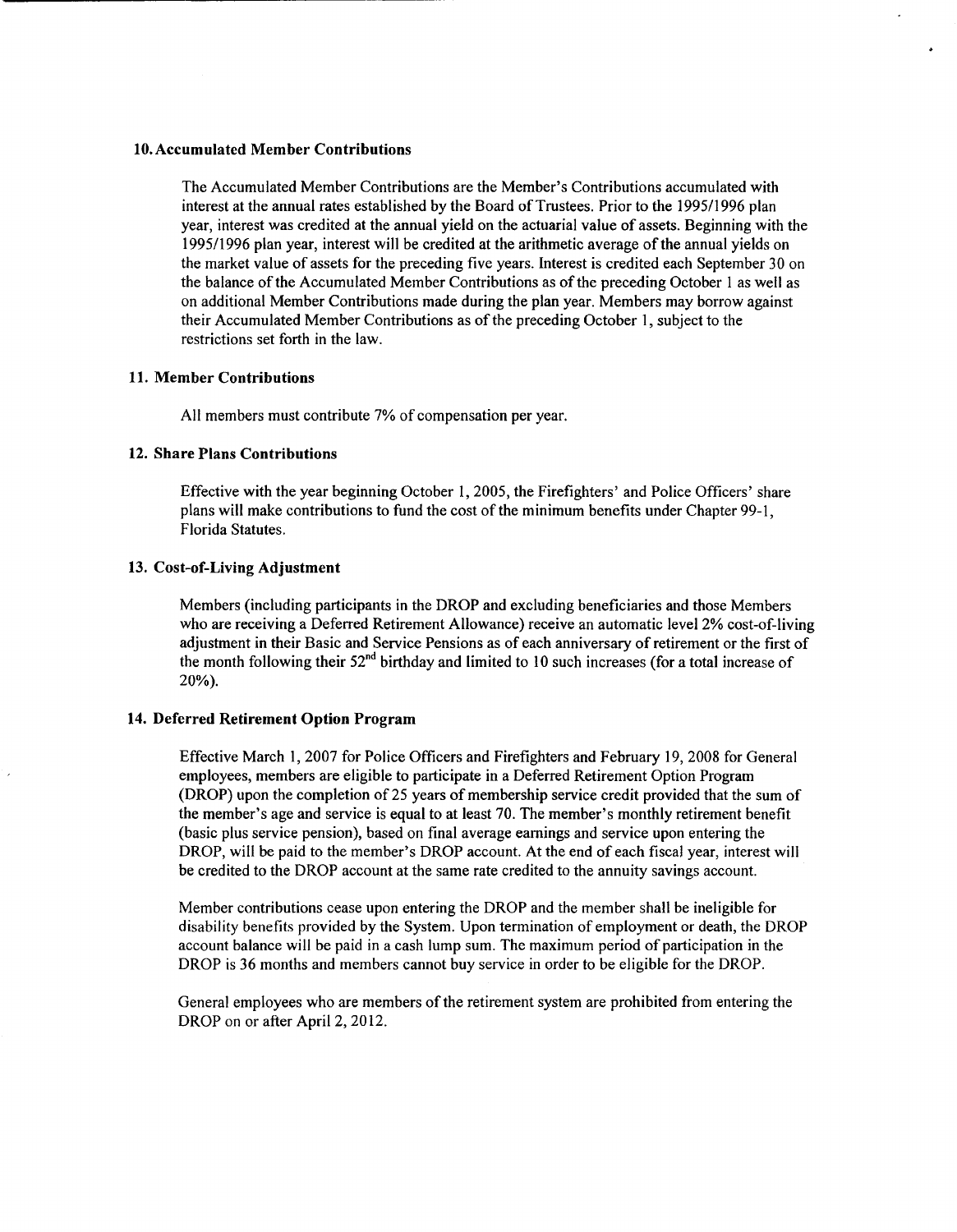#### 15. Plan Effective Date

t,

The Plan was initially effective on January I, 1956.

#### 16. Actuarial Equivalence

For purposes of computing optional forms of benefit payments and for purposes of computing any adjustments called for under the terms of the Plan, when such interest rate and mortality assumptions are not otherwise provided:

| <b>Interest Rate Assumption:</b> | The interest Rate assumption currently adopted by the<br>Board is $7.0\%$ .                                                                                                                                                             |
|----------------------------------|-----------------------------------------------------------------------------------------------------------------------------------------------------------------------------------------------------------------------------------------|
| <b>Morality Assumption:</b>      | The mortality factors or table currently adopted by the<br>Board is the male rates from 1971 Group Annuity<br>Mortality Table for participants and the female rates<br>from the 1971 Group Annuity Mortality Table for<br>beneficiaries |

#### 17. City Contribution Policy

The City contributes to the Retirement System in accordance with the requirements of Part VII, Chapter 112 of the Florida Statutes. Effective August 25, 2009, the City implemented a contribution floor such that the City's contribution to the Retirement System will be at least 22% of the member payroll. The City may increase or decrease the floor by up to 2% of member payroll once every five years, if supported by an actuarial study. The floor shall not be less than 16% or more than 28% of member payroll.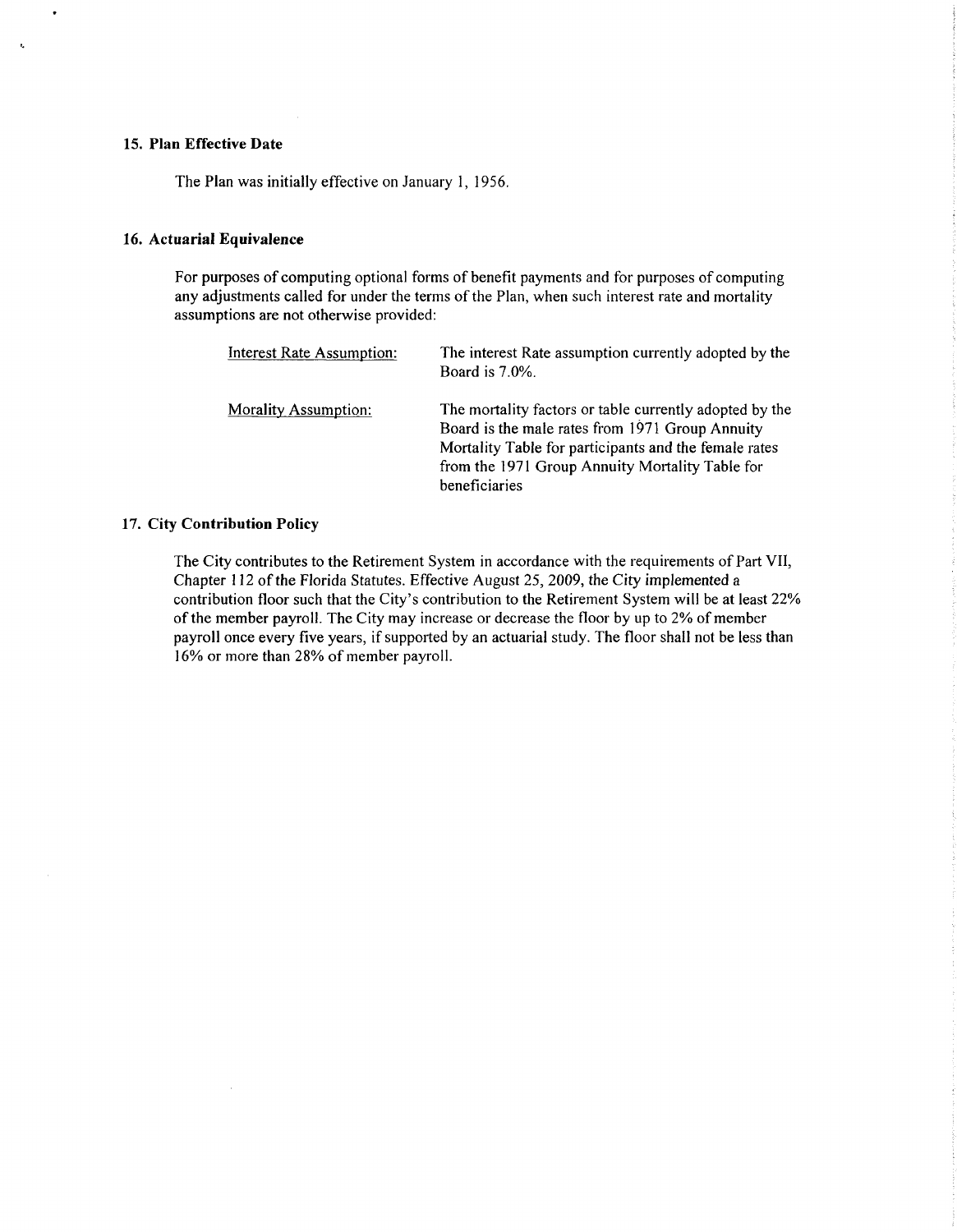# ACTUARIAL ASSUMPTIONS AND METHODS

#### 1. Actuarial Cost Method

The entry age normal cost method was used to determine all liabilities, except that the liability associated with member contributions has been assumed to be equal to those contributions.

Prior to October I, I998, fiscal year City contributions made in excess of required valuation year contributions were credited to the temporary funding credit.

Beginning October I, I998, fiscal year contributions made in excess of required valuation year contributions are included in the experience gain or loss for the year. Experience gains and losses are amortized over a IS-year period.

Beginning October 1, 2007, the method of amortizing experience gains and losses of the System was changed from a IS-year to a 30-year level dollar method. The amortization amounts for outstanding gain and loss bases as of October I, 2007 were recalculated to extend the amortization period an additional IS years (for a total of 30 years).

Beginning October I, 2008, the method of amortizing all outstanding unfunded liability bases was changed from a level dollar method to an increasing amortization based on a level percent of payroll. The aggregate payroll is assumed to increase at 4.0% per year, limited to average payroll growth for the previous 10 years.

Beginning October 1, 2011, the method of amortizing all outstanding unfunded liability bases was changed to an increasing amortization based on a level percent of payroll where the aggregate payroll is assumed to increase at 3.5% per year.

## 2. Decrements

• Pre-Retirement Mortality

RP-2000 Combined Mortality Table with a blue collar adjustment projected IS years from valuation date.

- Post-Retirement Healthy Mortality RP-2000 Combined Mottality Table with a blue collar adjustment projected 7 years from valuation date.
- Post-Retirement Disabled Mortality RP-2000 Disabled Mortality Table

• Disability (General Employees)

Representative values of the assumed annual rates of disability among General employee members in active service are set forth in the following table:

| Age | Rate      | Age | Rate      | Age | Rate      | Age | Rate      |
|-----|-----------|-----|-----------|-----|-----------|-----|-----------|
| 20  | $0.024\%$ | 35  | 0.104%    | 50  | $0.360\%$ | 65  | $0.784\%$ |
| 25  | $0.040\%$ | 40  | $0.152\%$ | 55  | $0.608\%$ | 70  | $0.688\%$ |
| 30  | $0.056\%$ | 45  | $0.224\%$ | 60  | $0.880\%$ | 75  | $0.592\%$ |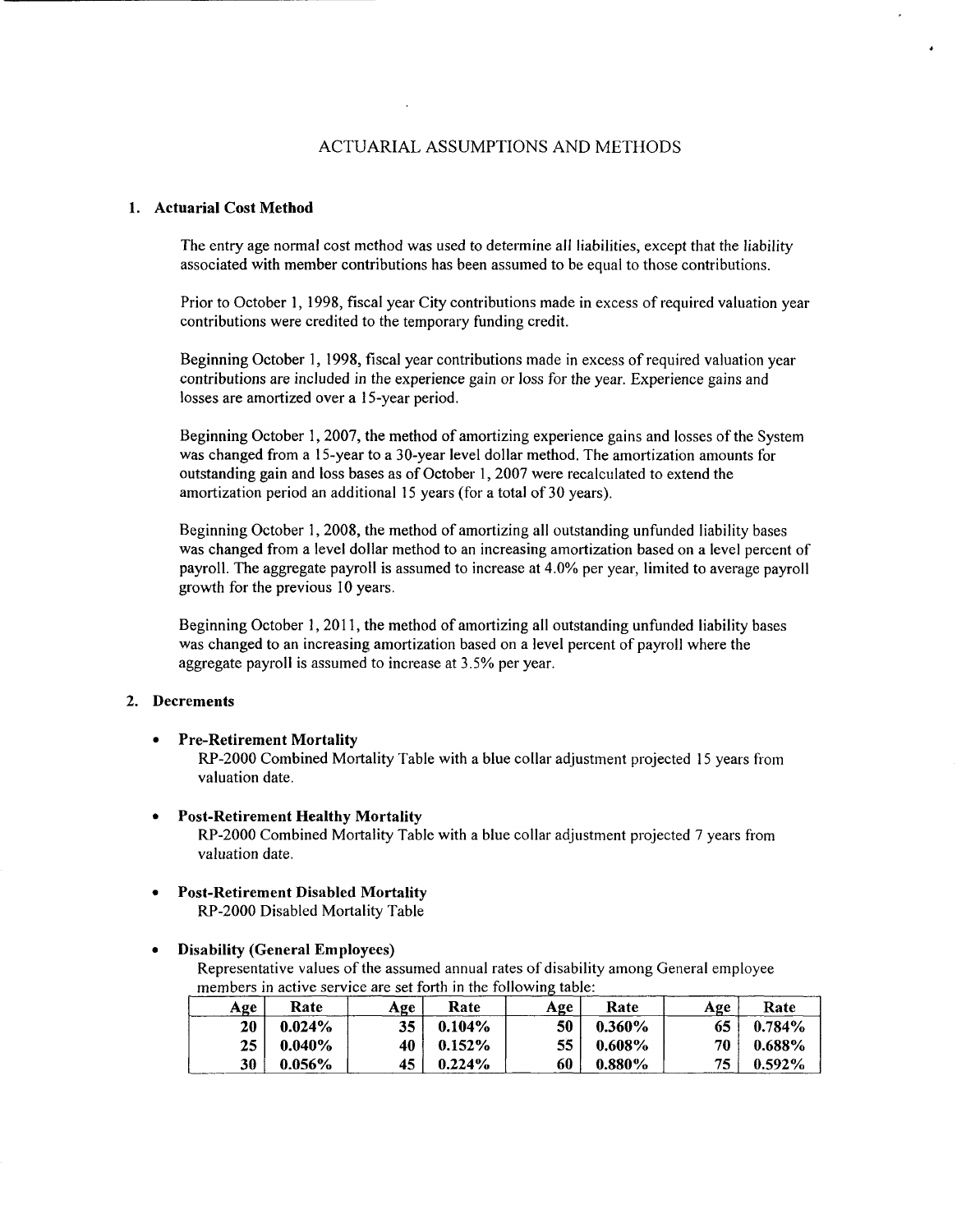#### • Disability (Police Officers and Firefighters)

 $\bullet$ 

 $\ddot{\phantom{a}}$ 

85% of all disabilities are assumed to be in the line of duty and 15% are assumed not to be in the line of duty. Representative values of the assumed annual rates of disability among Police Officer and Firefighter members in active service are set fotth in the following table:

| Age | Rate      | Age | Rate      | Age | Rate      | Age  | Rate      |
|-----|-----------|-----|-----------|-----|-----------|------|-----------|
| 20  | 0.096%    | 35  | 0.248%    | 50  | $0.896\%$ | 65   | $2.192\%$ |
| 25  | 0.120%    | 40  | 0.384%    | 55. | 1.328%    | 70 I | 2.624%    |
| 30  | $0.152\%$ | 45  | $0.584\%$ | 60  | 1.760%    | 75   | 3.056%    |

# • Permanent Withdrawal from Active Status (used for members with less than six years of service)

Representative values of the assumed annual rates of withdrawal among members in active service who have less than six years of service are set forth in the following tables:

| <b>General Employees</b>          |       |                            | <b>Police Officers</b> |                            | <b>Firefighters</b> |  |  |
|-----------------------------------|-------|----------------------------|------------------------|----------------------------|---------------------|--|--|
| <b>Years of</b><br><b>Service</b> | Rate  | Years of<br><b>Service</b> | Rate                   | Years of<br><b>Service</b> | Rate                |  |  |
| $\bf{0}$                          | 12.5% | 0                          | 12.0%                  | 0                          | 12.5%               |  |  |
|                                   | 12.5% |                            | 12.0%                  |                            | 9.5%                |  |  |
| 2                                 | 7.5%  | 2                          | $9.0\%$                | 2                          | $5.0\%$             |  |  |
| 3                                 | 7.5%  | 3                          | $7.5\%$                | 3                          | $4.0\%$             |  |  |
| $\boldsymbol{4}$                  | 7.5%  | 4                          | $6.0\%$                | 4                          | $3.0\%$             |  |  |
| 5                                 | 7.5%  | 5                          | 5.0%                   |                            | 2.5%                |  |  |

#### • Permanent Withdrawal from Active Status (used for members with at least six years of service)

Representative values of the assumed annual rates of withdrawal among members in active service who have at least six years of service are set forth in the following tables:

| <b>General Employees</b> |         |     | <b>Police Officers</b> | <b>Firefighters</b> |         |  |
|--------------------------|---------|-----|------------------------|---------------------|---------|--|
| Age                      | Rate    | Age | Rate                   | Age                 | Rate    |  |
| 25                       | $5.0\%$ | 25  | $5.0\%$                | 25                  | 2.0%    |  |
| 30                       | $5.0\%$ | 30  | 4.5%                   | 30                  | $2.0\%$ |  |
| 35                       | $5.0\%$ | 35  | 4.0%                   | 35                  | $2.0\%$ |  |
| 40                       | $5.0\%$ | 40  | $4.0\%$                | 40                  | 2.0%    |  |
| 45                       | $5.0\%$ | 45  | 4.0%                   | 45                  | $2.0\%$ |  |
| 50                       | 5.0%    | 50  | $1.0\%$                | 50                  | $1.0\%$ |  |
| 55                       | $3.0\%$ | 55  | $1.0\%$                | 55                  | $1.0\%$ |  |
| 60                       | $2.0\%$ | 60  | $1.0\%$                | 60                  | $1.0\%$ |  |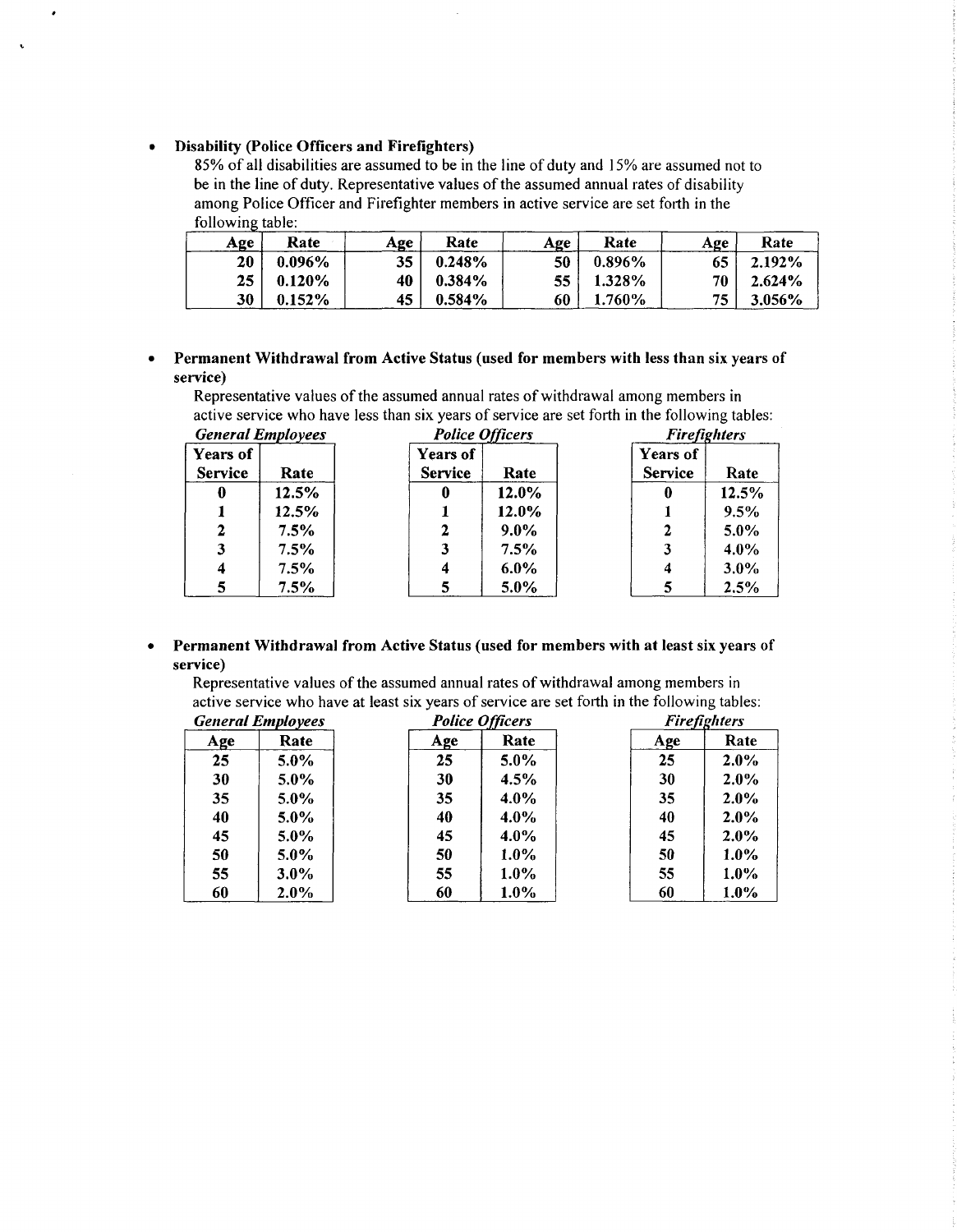# • Retirement (General Employees)

÷,

Representative values of the assumed annual rates of retirement among eligible General Employee members are shown in the tables below:

| Age | Rate  | <b>Age</b> | Rate | Age | Rate | <b>Age</b> | Rate |
|-----|-------|------------|------|-----|------|------------|------|
| 45  | $0\%$ | 52         | 5%   | 59  | 15%  | 66         | 25%  |
| 46  | $0\%$ | 53         | 5%   | 60  | 15%  | 67         | 35%  |
| 47  | $0\%$ | 54         | 5%   | 61  | 5%   | 68         | 45%  |
| 48  | $0\%$ | 55         | 15%  | 62  | 15%  | 69         | 85%  |
| 49  | $0\%$ | 56         | 15%  | 63  | 5%   | 70         | 100% |
| 50  | 10%   | 57         | 15%  | 64  | 5%   |            |      |
| 51  | 5%    | 58         | 15%  | 65  | 75%  |            |      |

—<br>•

 $\cdot$ 

a) General Employees with less than 25 years of eligible service:

b) General Employees with 25 years of eligible service:

| .<br><u>Age</u> | Rate  | Age | Rate | Age | Rate | Age | Rate |
|-----------------|-------|-----|------|-----|------|-----|------|
| 45              | $0\%$ | 52  | 30%  | 59  | 40%  | 66  | 50%  |
| 46              | $0\%$ | 53  | 30%  | 60  | 40%  | 67  | 60%  |
| 47              | $0\%$ | 54  | 30%  | 61  | 40%  | 68  | 70%  |
| 48              | $0\%$ | 55  | 40%  | 62  | 50%  | 69  | 80%  |
| 49              | $0\%$ | 56  | 40%  | 63  | 30%  | 70  | 100% |
| 50              | 50%   | 57  | 40%  | 64  | 30%  |     |      |
| 51              | 30%   | 58  | 40%  | 65  | 80%  |     |      |

c) General Employees with more than 25 years of eligible service:

| <b>Age</b> | Rate  | Age | Rate | Age | Rate | Age | Rate |
|------------|-------|-----|------|-----|------|-----|------|
| 45         | $0\%$ | 52  | 10%  | 59  | 20%  | 66  | 30%  |
| 46         | 0%    | 53  | 10%  | 60  | 20%  | 67  | 40%  |
| 47         | $0\%$ | 54  | 10%  | 61  | 10%  | 68  | 50%  |
| 48         | $0\%$ | 55  | 20%  | 62  | 20%  | 69  | 90%  |
| 49         | $0\%$ | 56  | 20%  | 63  | 10%  | 70  | 100% |
| 50         | 15%   | 57  | 20%  | 64  | 10%  |     |      |
| 51         | 10%   | 58  | 20%  | 65  | 80%  |     |      |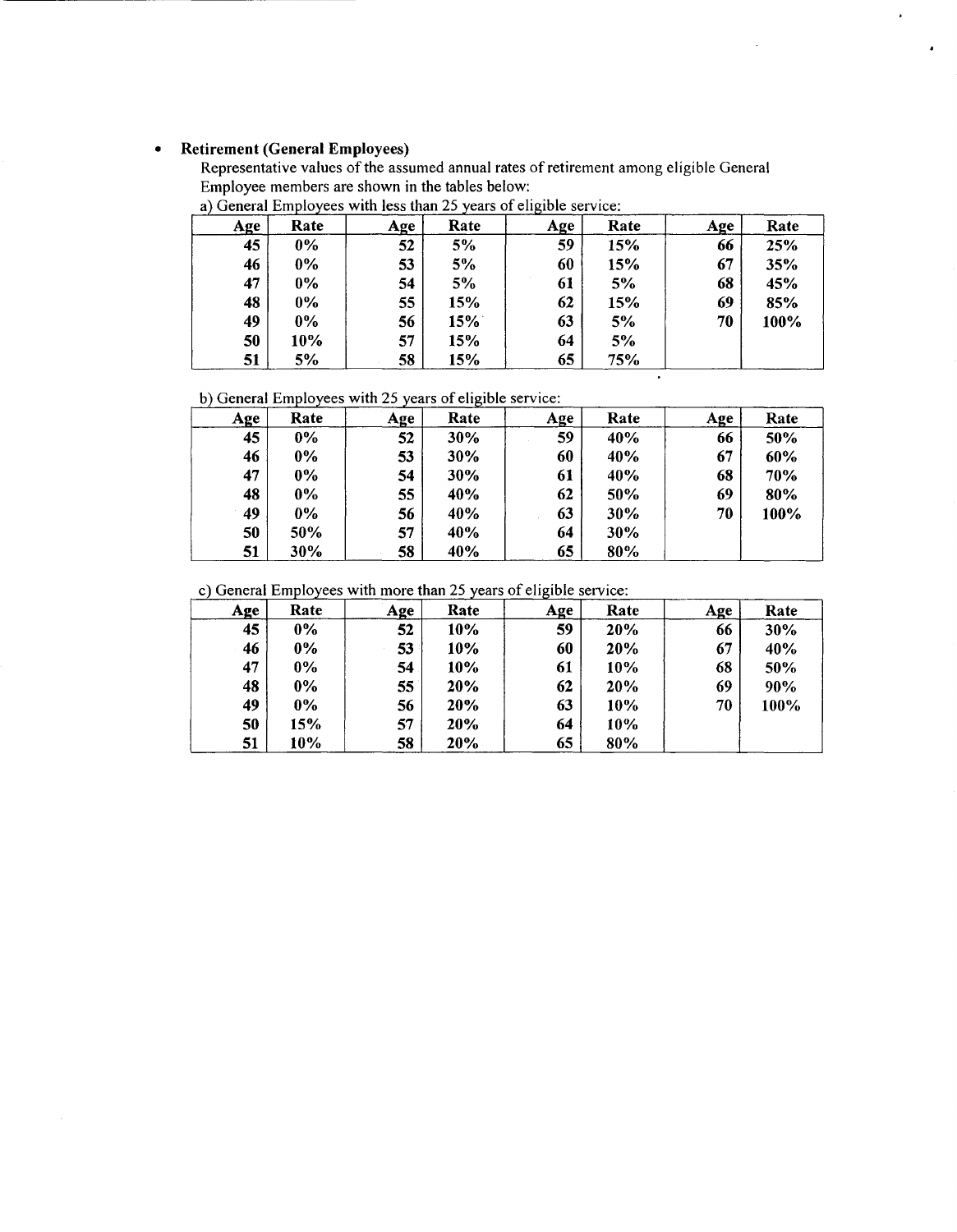# • Retirement (Police Officers and Firefighters)

Representative values of the assumed annual rates of retirement among eligible Police Officer and Firefighter members are shown in the table below:

|                | Age $< 65$             |                     |               |  |
|----------------|------------------------|---------------------|---------------|--|
| <b>Service</b> | <b>Police Officers</b> | <b>Firefighters</b> | $Age \geq 65$ |  |
| $\leq$ 15      | $0\%$                  | $0\%$               | 100%          |  |
| 15-19          | 5%                     | 2.5%                | 100%          |  |
| 20             | 25%                    | 20%                 | 100%          |  |
| $21 - 24$      | 10%                    | 10%                 | 100%          |  |
| 25             | 50%                    | 40%                 | 100%          |  |
| 26             | 30%                    | 30%                 | 100%          |  |
| 27             | 40%                    | 40%                 | 100%          |  |
| 28             | <b>50%</b>             | 45%                 | 100%          |  |
| 29             | 60%                    | 50%                 | 100%          |  |
| $30+$          | 100%                   | 100%                | 100%          |  |

#### 3. Interest Rates

8.00% per annum net of investment related expenses.

#### 4a. Salary Increases (General Employees)

Representative values of the assumed annual rates of increase in salaries for General employees are shown in the table below:

| Age | Rate    | Age | Rate    | Age | Rate    | Age | Rate    |
|-----|---------|-----|---------|-----|---------|-----|---------|
| 20  | $9.0\%$ | 35  | $6.0\%$ | 50  | 4.0%    | 65  | $4.0\%$ |
| 25  | 8.0%    | 40  | $5.0\%$ | 55  | 4.0%    | 70  | $4.0\%$ |
| 30  | 7.0%    | 45  | 4.5%    | 60  | $4.0\%$ | 75  | 4.0%    |

A 5.0% and 9.5% salary increase is assumed as of October 1, 2011 and October 1, 2012 respectively. These increases reflect the restoration of a I 7% pay concession that occurred on March 21, 2011 (with pay being restored to pre-concession levels on April 1, 2012) as well as the cessation of mandatory furlough days (I in every 10 days ending on March 20, 2011 ). Other than the restoration of the above concessions, no salary increases for fiscal 2012 through 2014 are assumed. Beginning with fiscal 2015, pay is assumed to increase at the rates provided in the table above.